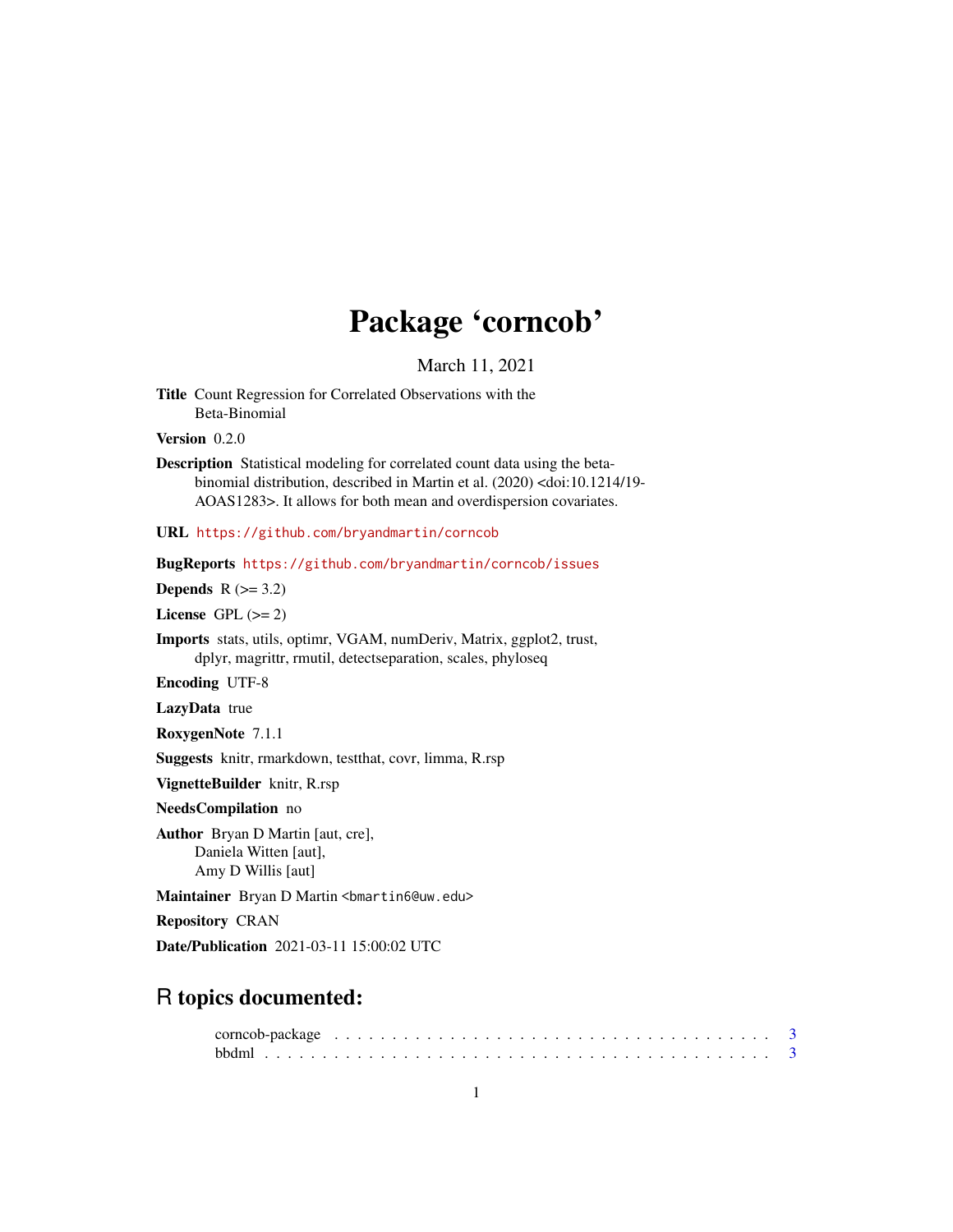|               | 5  |
|---------------|----|
|               | 5  |
| contrastsTest | 6  |
|               | 8  |
|               | 9  |
|               | 9  |
|               | 10 |
|               | 11 |
|               | 13 |
|               | 13 |
|               | 14 |
|               | 15 |
|               | 16 |
|               | 16 |
|               | 17 |
|               | 18 |
|               | 18 |
|               | 19 |
|               | 19 |
|               | 20 |
|               | 20 |
|               | 21 |
|               | 22 |
|               |    |
|               | 23 |
|               | 24 |
|               |    |
|               |    |
|               |    |
|               | 27 |
|               |    |
| sandSE        |    |
|               |    |
|               | 30 |
|               | 31 |
|               | 32 |
|               | 32 |
|               | 33 |
|               | 34 |
| waldt         | 35 |
|               |    |

**Index**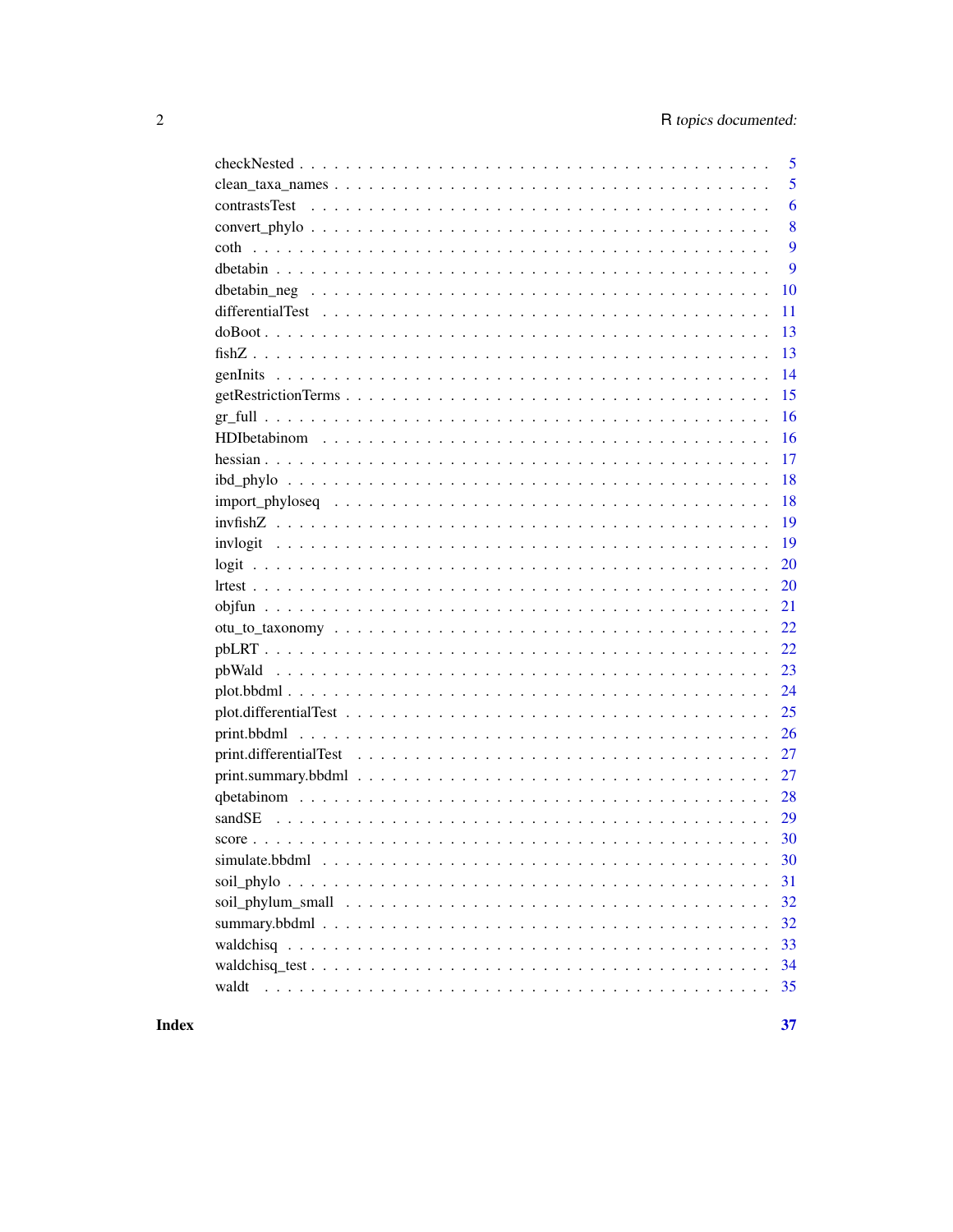<span id="page-2-0"></span>

Corncob provides methods for estimating and plotting count data. Specifically, corncob is designed to account for the challenges of modeling sequencing data from microbial abundance studies.

#### Details

For details on the model implemented in this package, see Martin et al. (2020) <doi:10.1214/19- AOAS1283>.

The development version of the package will be maintained on [https://github.com/bryandmarti](https://github.com/bryandmartin/corncob)n/ [corncob](https://github.com/bryandmartin/corncob).

#### Value

No return value. Created for documentation.

<span id="page-2-1"></span>bbdml *Maximum Likelihood for the Beta-binomial Distribution*

## Description

Maximum Likelihood for the Beta-binomial Distribution

#### Usage

```
bbdml(
  formula,
  phi.formula,
  data,
  link = "logit",
  phi.link = "logit",
 method = "trust",
  control = list(maxit = 1000, reltol = 1e-14),
  numerical = FALSE,
  nstart = 1,
  inits = NULL,
  ...
)
```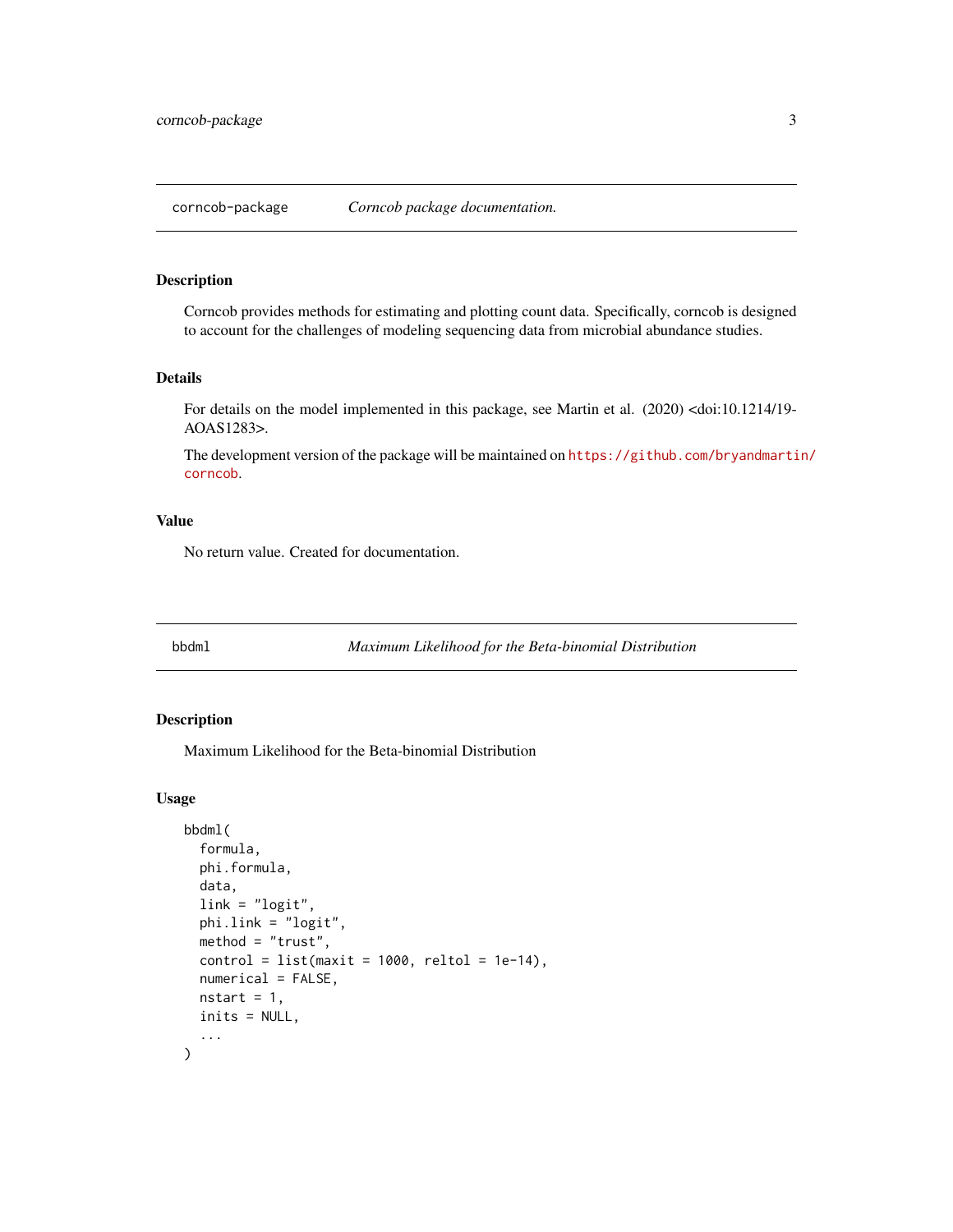## <span id="page-3-0"></span>Arguments

| formula     | an object of class formula: a symbolic description of the model to be fitted to<br>the abundance                       |
|-------------|------------------------------------------------------------------------------------------------------------------------|
| phi.formula | an object of class formula without the response: a symbolic description of the<br>model to be fitted to the dispersion |
| data        | a data frame or phyloseq object containing the variables in the models                                                 |
| link        | link function for abundance covariates, defaults to "logit"                                                            |
| phi.link    | link function for dispersion covariates, defaults to "logit"                                                           |
| method      | optimization method, defaults to "trust", or see optime for other options                                              |
| control     | optimization control parameters (see optime)                                                                           |
| numerical   | Boolean. Defaults to FALSE. Indicator of whether to use the numeric Hessian<br>(not recommended).                      |
| nstart      | Integer. Defaults to 1. Number of starts for optimization.                                                             |
| inits       | Optional initializations as rows of a matrix. Defaults to NULL.                                                        |
| .           | Optional additional arguments for optime or trust                                                                      |

#### Value

An object of class bbdml.

#### Examples

```
# phyloseq example
data(soil_phylum_small)
bbdml(formula = OTU.1 ~ DayAmdmt,
phi.formula = \sim DayAmdmt,
data = soil_phylum_small)
# data frame example
seq_depth <- rpois(20, lambda = 10000)
my_counts <- rbinom(20, size = seq_depth, prob = 0.001) * 10
my\_covariate \leftarrow \text{cbind}(rep(c(\emptyset, 1), each = 10))colnames(my_covariate) <- c("X1")
example_data <- data.frame("W" = my_counts, "M" = seq_depth, my_covariate)
bbdml(formula = cbind(W, M - W) ~ X1,
phi.formula = ~\sim X1,
data = example_data)
```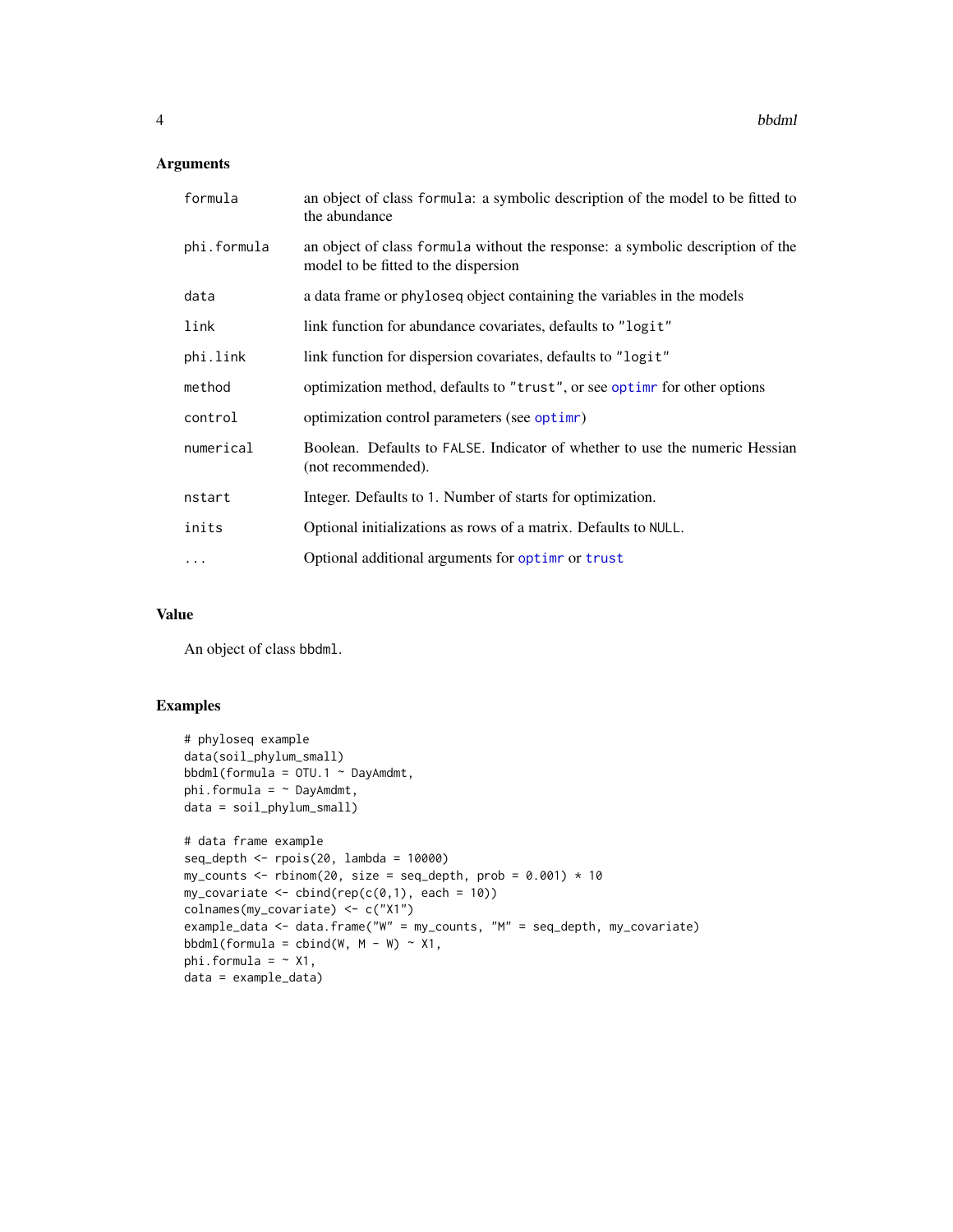<span id="page-4-0"></span>

Check for nested models

#### Usage

checkNested(mod, mod\_null)

#### Arguments

| mod      | an object of class bbdml |
|----------|--------------------------|
| mod_null | an object of class bbdml |

# Value

TRUE if mod\_null is nested within mod, otherwise it throws an error.

#### Examples

```
data(soil_phylum_small)
mod1 <- bbdml(formula = OTU.1 ~ DayAmdmt,
phi.formula = \sim DayAmdmt,
data = soil_phylum_small)
mod2 \le bbdml(formula = 0TU.1 \sim 1,
phi.formula = ~1,
data = soil_phylum_small)
checkNested(mod1, mod2)
```
clean\_taxa\_names *Rename taxa*

## Description

Renames taxa to have short human-readable names

#### Usage

clean\_taxa\_names(x, name = "OTU")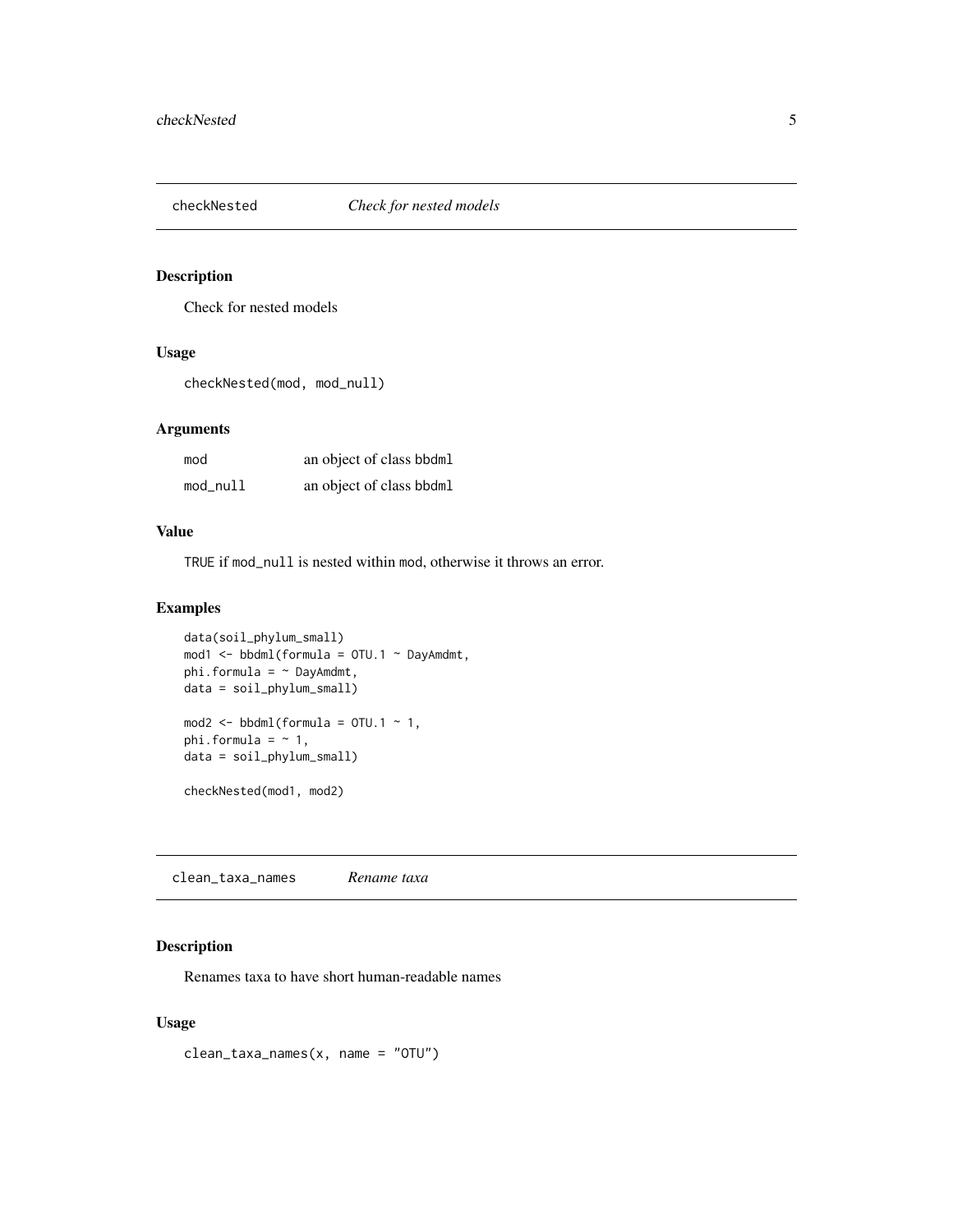#### <span id="page-5-0"></span>Arguments

| $\mathsf{X}$ | Object of class phyloseq                                                  |
|--------------|---------------------------------------------------------------------------|
| name         | Character, defaults to "OTU". Optional. String to use in every taxa name. |

# Details

The original taxa names are saved as the original\_names attribute. See the example for an example of how to access the original names.

#### Value

Object of class phyloseq, with taxa renamed (defaults to OTU1, OTU2, ...), with the original taxa names saved as an attribute.

#### Examples

```
data(soil_phylo)
x <- clean_taxa_names(soil_phylo)
# Use this line to see the original taxa names
attr(x, "original_names")
```
<span id="page-5-1"></span>

| contrastsTest | Identify differentially-abundant and differentially-variable taxa using |
|---------------|-------------------------------------------------------------------------|
|               | contrasts                                                               |

#### Description

Identify differentially-abundant and differentially-variable taxa using contrasts

# Usage

```
contrastsTest(
  formula,
  phi.formula,
  contrasts_DA = NULL,
  contrasts_DV = NULL,
  data,
  link = "logit",
  phi.link = "logit",
  sample_data = NULL,
  taxa_are_rows = TRUE,
  filter_discriminant = TRUE,
  fdr_cutoff = 0.05,
  fdr = "fdr",inits = NULL,
  try_only = NULL,
  ...
\mathcal{L}
```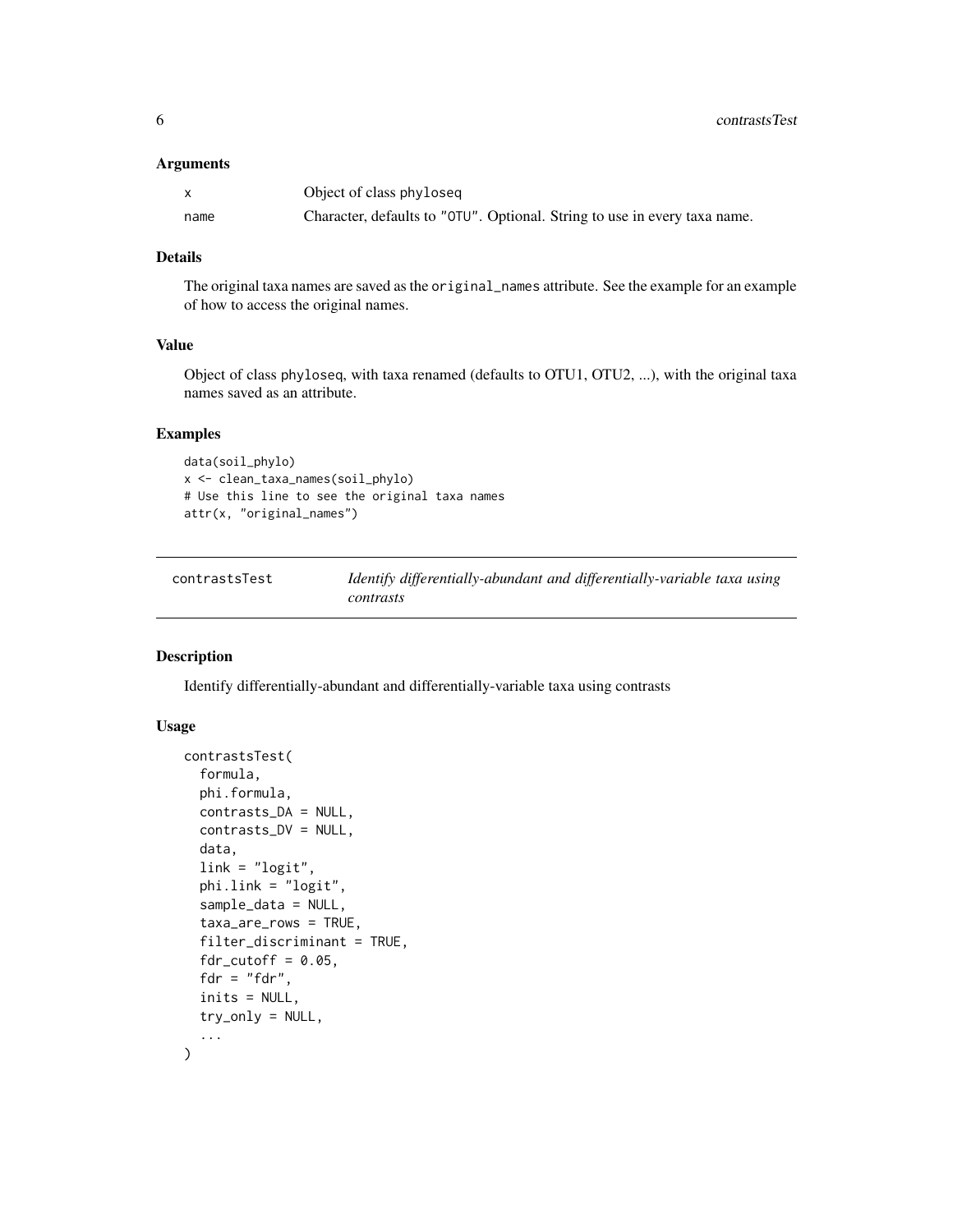#### <span id="page-6-0"></span>contrastsTest 7

#### Arguments

| formula             | an object of class formula without the response: a symbolic description of the<br>model to be fitted to the abundance                                                                                                                                                           |
|---------------------|---------------------------------------------------------------------------------------------------------------------------------------------------------------------------------------------------------------------------------------------------------------------------------|
| phi.formula         | an object of class formula without the response: a symbolic description of the<br>model to be fitted to the dispersion                                                                                                                                                          |
| contrasts_DA        | List. Optional. Constructs a contrast matrix. List elements should be char-<br>acters specifying contrasts in the parameters within formula. Note that this<br>is only available with "Wald" value for test. Must include at least one of<br>contrasts_DA or contrasts_DV.      |
| contrasts_DV        | List. Optional. Constructs a contrast matrix. List elements should be char-<br>acters specifying contrasts in the parameters within phi. formula. Note that<br>this is only available with "Wald" value for test. Must include at least one of<br>contrasts_DA or contrasts_DV. |
| data                | a data frame containing the OTU table, or phyloseq object containing the vari-<br>ables in the models                                                                                                                                                                           |
| link                | link function for abundance covariates, defaults to "logit"                                                                                                                                                                                                                     |
| phi.link            | link function for dispersion covariates, defaults to "logit"                                                                                                                                                                                                                    |
| sample_data         | Data frame or matrix. Defaults to NULL. If data is a data frame or matrix, this<br>must be included as covariates/sample data.                                                                                                                                                  |
| taxa_are_rows       | Boolean. Optional. If data is a data frame or matrix, this indicates whether taxa<br>are rows. Defaults to TRUE.                                                                                                                                                                |
| filter_discriminant |                                                                                                                                                                                                                                                                                 |
|                     | Boolean. Defaults to TRUE. If FALSE, discriminant taxa will not be filtered out.                                                                                                                                                                                                |
| fdr_cutoff          | Integer. Defaults to 0.05. Desired type 1 error rate                                                                                                                                                                                                                            |
| fdr                 | Character. Defaults to "fdr". False discovery rate control method, see p. adjust<br>for more options.                                                                                                                                                                           |
| inits               | Optional initializations for model fit using formula and phi. formula as rows<br>of a matrix. Defaults to NULL.                                                                                                                                                                 |
| try_only            | Optional numeric. Will try only the try_only taxa, specified either via numeric<br>input or character taxa names. Useful for speed when troubleshooting. Defaults<br>to NULL, testing all taxa.                                                                                 |
| $\cdots$            | Optional additional arguments for bbdml                                                                                                                                                                                                                                         |

#### Details

This function uses contrast matrices to test for differential abundance and differential variability using a Wald-type chi-squared test. To use a formula implementation, see [differentialTest](#page-10-1).

## Value

An object of class contrastsTest. List with elements p containing the p-values for each contrast, p\_fdr containing the p-values after false discovery rate control, significant\_taxa containing the taxa names of the statistically significant taxa, contrasts\_DA containing the contrast matrix for parameters associated with the abundance, contrasts\_DV containing the contrast matrix for parameters associated with the dispersion, discriminant\_taxa\_DA containing the taxa for which at least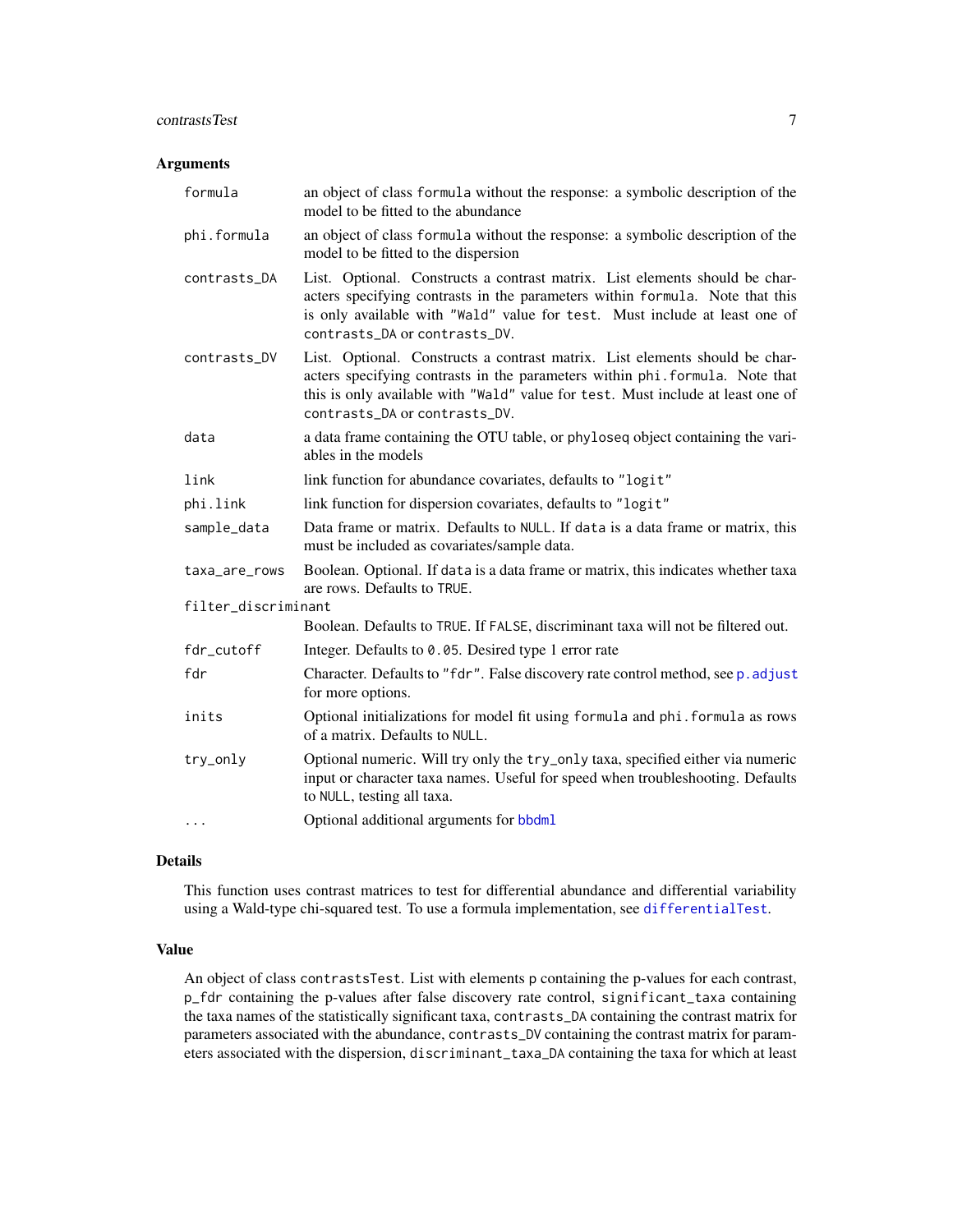one covariate associated with the abundance was perfectly discriminant, discriminant\_taxa\_DV containing the taxa for which at least one covariate associated with the dispersion was perfectly discriminant, and data containing the data used to fit the models.

#### Examples

```
# phyloseq example
data(soil_phylum_small)
da_analysis <- contrastsTest(formula = ~ DayAmdmt,
                             phi.formula = \sim DayAmdmt,
                             contrasts_DA = list("DayAmdmt21 - DayAmdmt11",
                                                  "DayAmdmt22 - DayAmdmt21"),
                             data = soil_phylum_small,
                             fdr_cutoff = 0.05
```
convert\_phylo *Function to subset and convert phyloseq data*

#### Description

Function to subset and convert phyloseq data

#### Usage

```
convert_phylo(data, select)
```
#### Arguments

| data   | a phyloseg object                                           |
|--------|-------------------------------------------------------------|
| select | Name of OTU or taxa to select, must match taxa name in data |

# Value

A data.frame object, with elements W as the observed counts, M as the sequencing depth, and the sample data with their original names.

#### Examples

```
data(soil_phylo)
convert_phylo(soil_phylo, "OTU.43")
```
<span id="page-7-0"></span>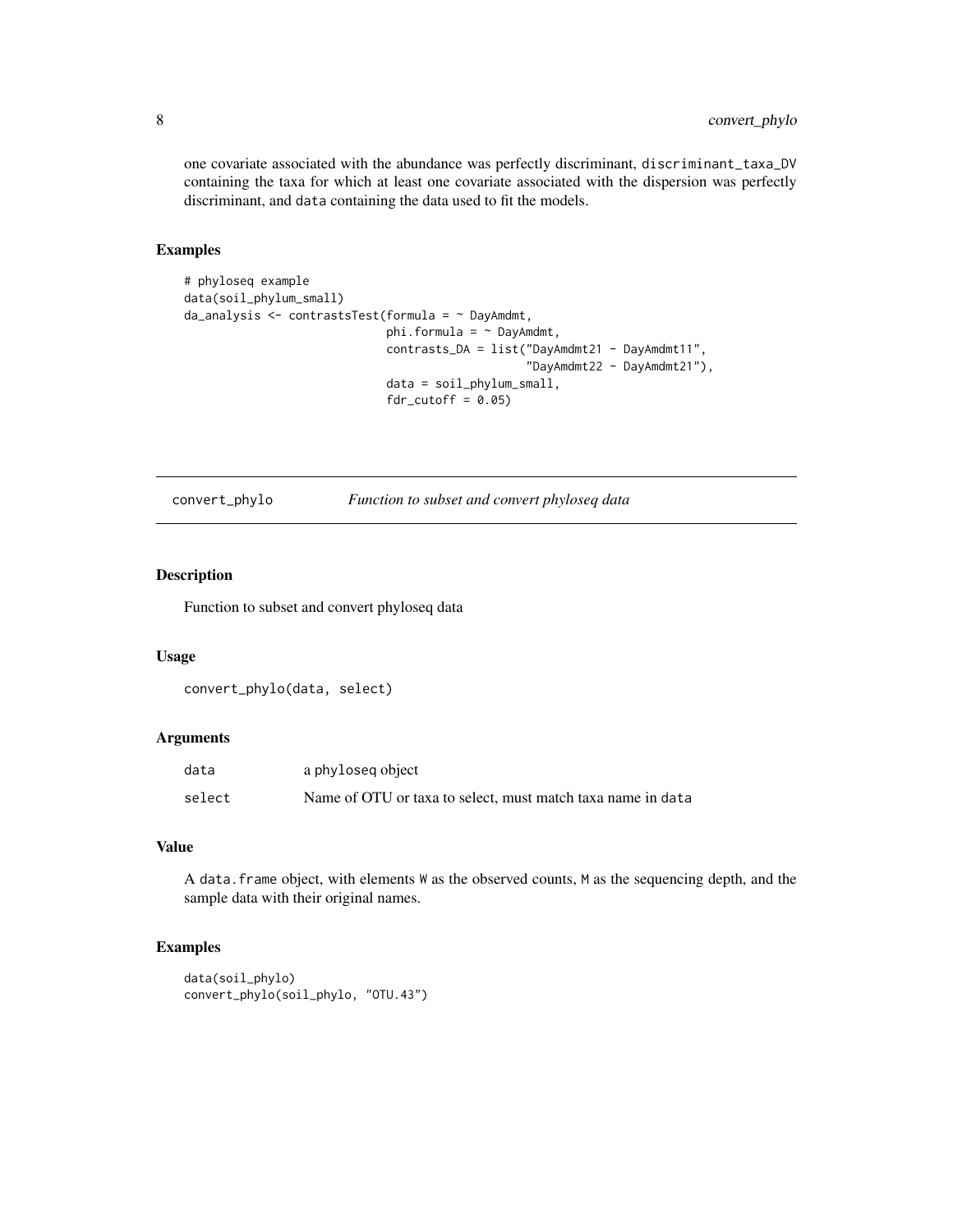<span id="page-8-0"></span>

Hyperbolic cotangent transformation

#### Usage

coth(x)

# Arguments

x data

# Value

Hyperbolic cotangent transformation of x

## Examples

 $x \le -1.5$ coth(x)

dbetabin *Betabinomial density*

# Description

Betabinomial density

## Usage

```
dbetabin(theta, W, M, X, X_star, np, npstar, link, phi.link, logpar = TRUE)
```
# Arguments

| theta  | Numeric vector. Parameters associated with X and X_star               |
|--------|-----------------------------------------------------------------------|
| W      | Numeric vector of counts                                              |
| м      | Numeric vector of sequencing depth                                    |
| X.     | Matrix of covariates associated with abundance (including intercept)  |
| X_star | Matrix of covariates associated with dispersion (including intercept) |
| np     | Number of covariates associated with abundance (including intercept)  |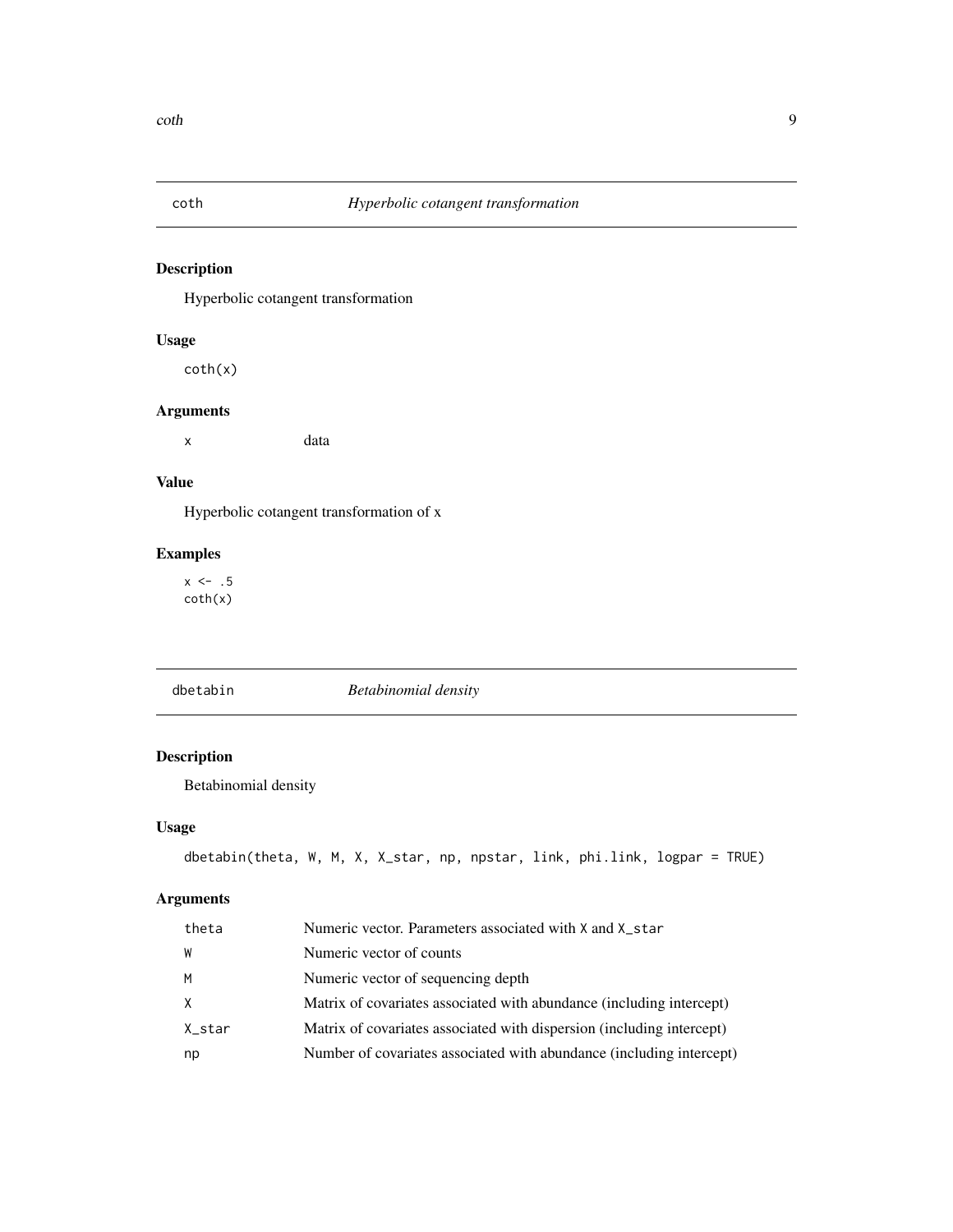<span id="page-9-0"></span>

| npstar   | Number of covariates associated with dispersion (including intercept)     |
|----------|---------------------------------------------------------------------------|
| link     | ink function for abundance covariates                                     |
| phi.link | ink function for dispersion covariates                                    |
| logpar   | Boolean. Defaults to TRUE. Indicator of whether to return log-likelihood. |

# Value

Negative beta-binomial (log-)likelihood

dbetabin\_neg *Negative betabinomial density*

## Description

Created as a convenient helper function for optimization. Not intended for users.

# Usage

dbetabin\_neg(theta, W, M, X, X\_star, np, npstar, link, phi.link, logpar = TRUE)

# Arguments

| theta    | Numeric vector. Parameters associated with X and X_star                   |
|----------|---------------------------------------------------------------------------|
| W        | Numeric vector of counts                                                  |
| M        | Numeric vector of sequencing depth                                        |
| X        | Matrix of covariates associated with abundance (including intercept)      |
| X_star   | Matrix of covariates associated with dispersion (including intercept)     |
| np       | Number of covariates associated with abundance (including intercept)      |
| npstar   | Number of covariates associated with dispersion (including intercept)     |
| link     | ink function for abundance covariates                                     |
| phi.link | ink function for dispersion covariates                                    |
| logpar   | Boolean. Defaults to TRUE. Indicator of whether to return log-likelihood. |

# Value

Negative beta-binomial (log-)likelihood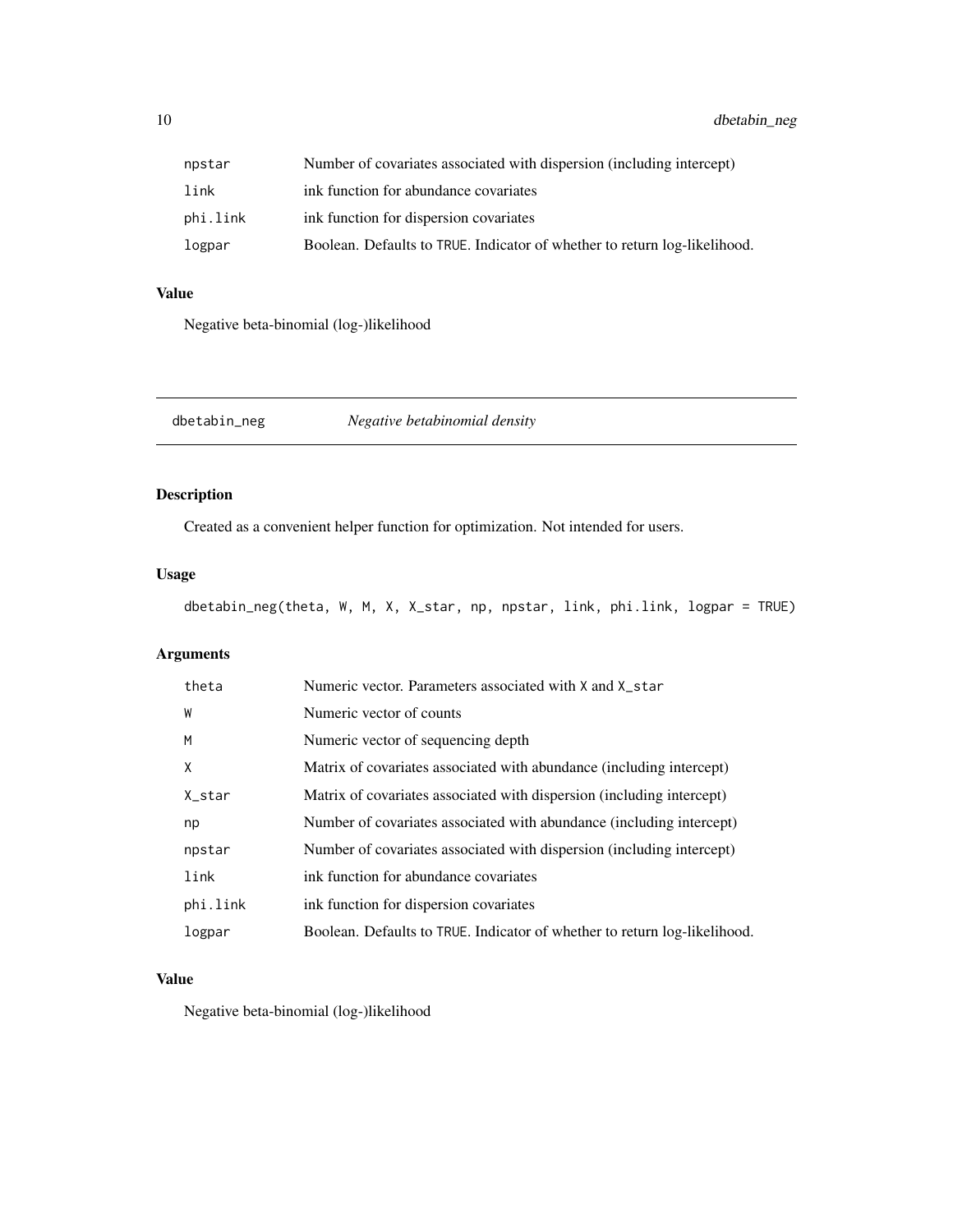<span id="page-10-1"></span><span id="page-10-0"></span>

Identify differentially-abundant and differentially-variable taxa

# Usage

```
differentialTest(
  formula,
 phi.formula,
 formula_null,
  phi.formula_null,
  data,
  link = "logit",
 phi.link = "logit",
  test,
 boot = FALSE,B = 1000,sample_data = NULL,
  taxa_are_rows = TRUE,
  filter_discriminant = TRUE,
  fdr_cutoff = 0.05,
 fdr = "fdr",
  full_output = FALSE,
  inits = NULL,
  inits_null = NULL,
  try_only = NULL,
  ...
)
```
# Arguments

| formula          | an object of class formula without the response: a symbolic description of the<br>model to be fitted to the abundance  |
|------------------|------------------------------------------------------------------------------------------------------------------------|
| phi.formula      | an object of class formula without the response: a symbolic description of the<br>model to be fitted to the dispersion |
| formula_null     | Formula for mean under null, without response                                                                          |
| phi.formula_null |                                                                                                                        |
|                  | Formula for overdispersion under null, without response                                                                |
| data             | a data frame containing the OTU table, or phyloseq object containing the vari-<br>ables in the models                  |
| link             | link function for abundance covariates, defaults to "logit"                                                            |
| phi.link         | link function for dispersion covariates, defaults to "logit"                                                           |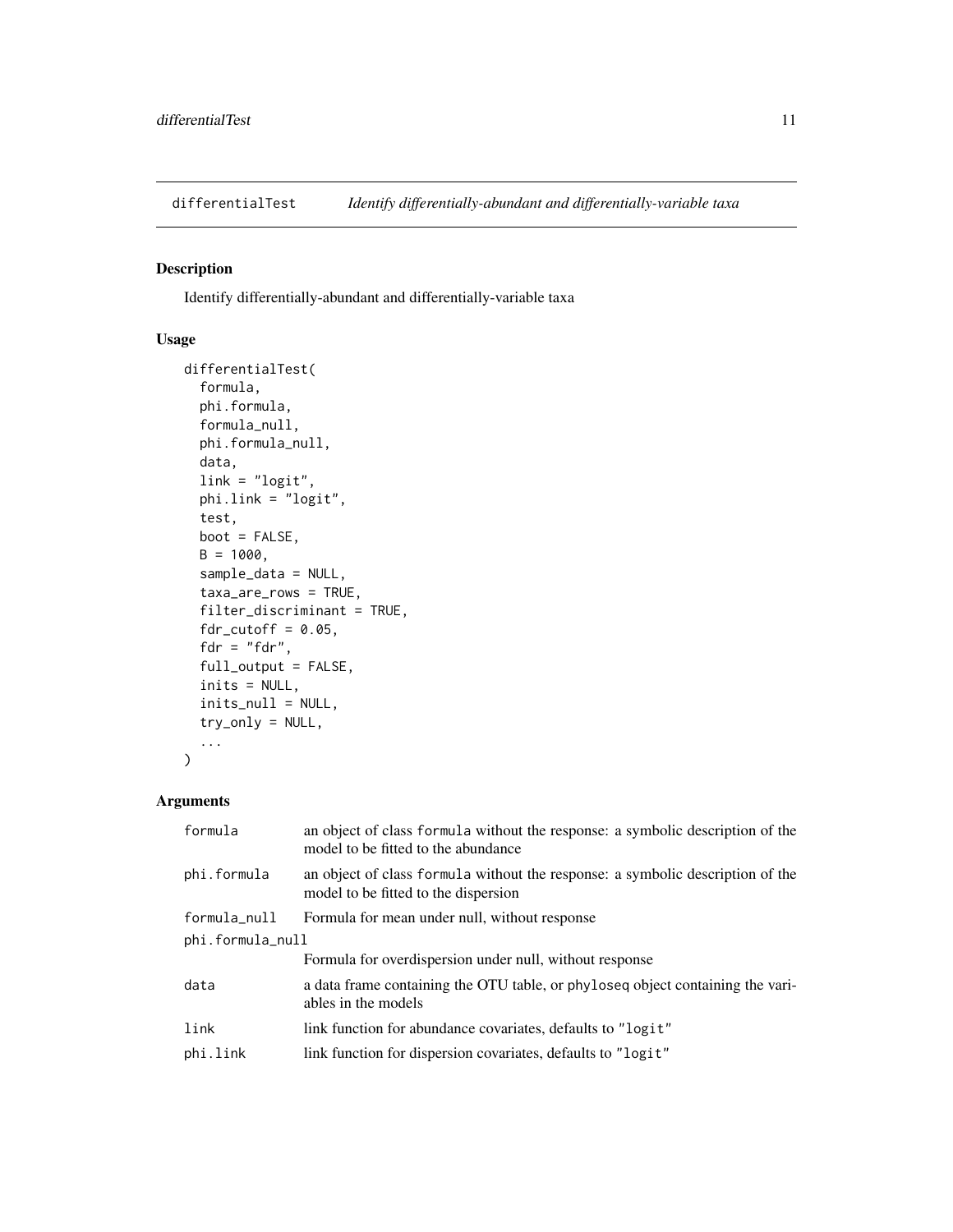<span id="page-11-0"></span>

| test                | Character. Hypothesis testing procedure to use. One of "Wald" or "LRT" (like-<br>lihood ratio test).                                                                                            |
|---------------------|-------------------------------------------------------------------------------------------------------------------------------------------------------------------------------------------------|
| boot                | Boolean. Defaults to FALSE. Indicator of whether or not to use parametric boot-<br>strap algorithm. (See pbWald and pbLRT).                                                                     |
| B                   | Optional integer. Number of bootstrap iterations. Ignored if boot is FALSE.<br>Otherwise, defaults to 1000.                                                                                     |
| sample_data         | Data frame or matrix. Defaults to NULL. If data is a data frame or matrix, this<br>must be included as covariates/sample data.                                                                  |
| taxa_are_rows       | Boolean. Optional. If data is a data frame or matrix, this indicates whether taxa<br>are rows. Defaults to TRUE.                                                                                |
| filter_discriminant |                                                                                                                                                                                                 |
|                     | Boolean. Defaults to TRUE. If FALSE, discriminant taxa will not be filtered out.                                                                                                                |
| fdr_cutoff          | Integer. Defaults to 0.05. Desired type 1 error rate                                                                                                                                            |
| fdr                 | Character. Defaults to "fdr". False discovery rate control method, see p. adjust<br>for more options.                                                                                           |
| full_output         | Boolean. Opetional. Defaults to FALSE. Indicator of whether to include full<br>bbdml model output for all taxa.                                                                                 |
| inits               | Optional initializations for model fit using formula and phi. formula as rows<br>of a matrix. Defaults to NULL.                                                                                 |
| inits_null          | Optional initializations for model fit using formula_null and phi.formula_null<br>as rows of a matrix. Defaults to NULL.                                                                        |
| try_only            | Optional numeric. Will try only the try_only taxa, specified either via numeric<br>input or character taxa names. Useful for speed when troubleshooting. Defaults<br>to NULL, testing all taxa. |
| $\cdots$            | Optional additional arguments for bbdml                                                                                                                                                         |
|                     |                                                                                                                                                                                                 |

#### Details

See package vignette for details and example usage. Make sure the number of columns in all of the initializations are correct! inits probably shouldn't match inits\_null. To use a contrast matrix, see [contrastsTest](#page-5-1).

# Value

An object of class differentialTest. List with elements p containing the p-values, p\_fdr containing the p-values after false discovery rate control, significant\_taxa containing the taxa names of the statistically significant taxa, significant\_models containing a list of the model fits for the significant taxa, all\_models containing a list of the model fits for all taxa, restrictions\_DA containing a list of covariates that were tested for differential abundance, restrictions\_DV containing a list of covariates that were tested for differential variability, discriminant\_taxa\_DA containing the taxa for which at least one covariate associated with the abundance was perfectly discriminant, discriminant\_taxa\_DV containing the taxa for which at least one covariate associated with the dispersion was perfectly discriminant, data containing the data used to fit the models. If full\_output = TRUE, it will also include full\_output, a list of all model output from bbdml.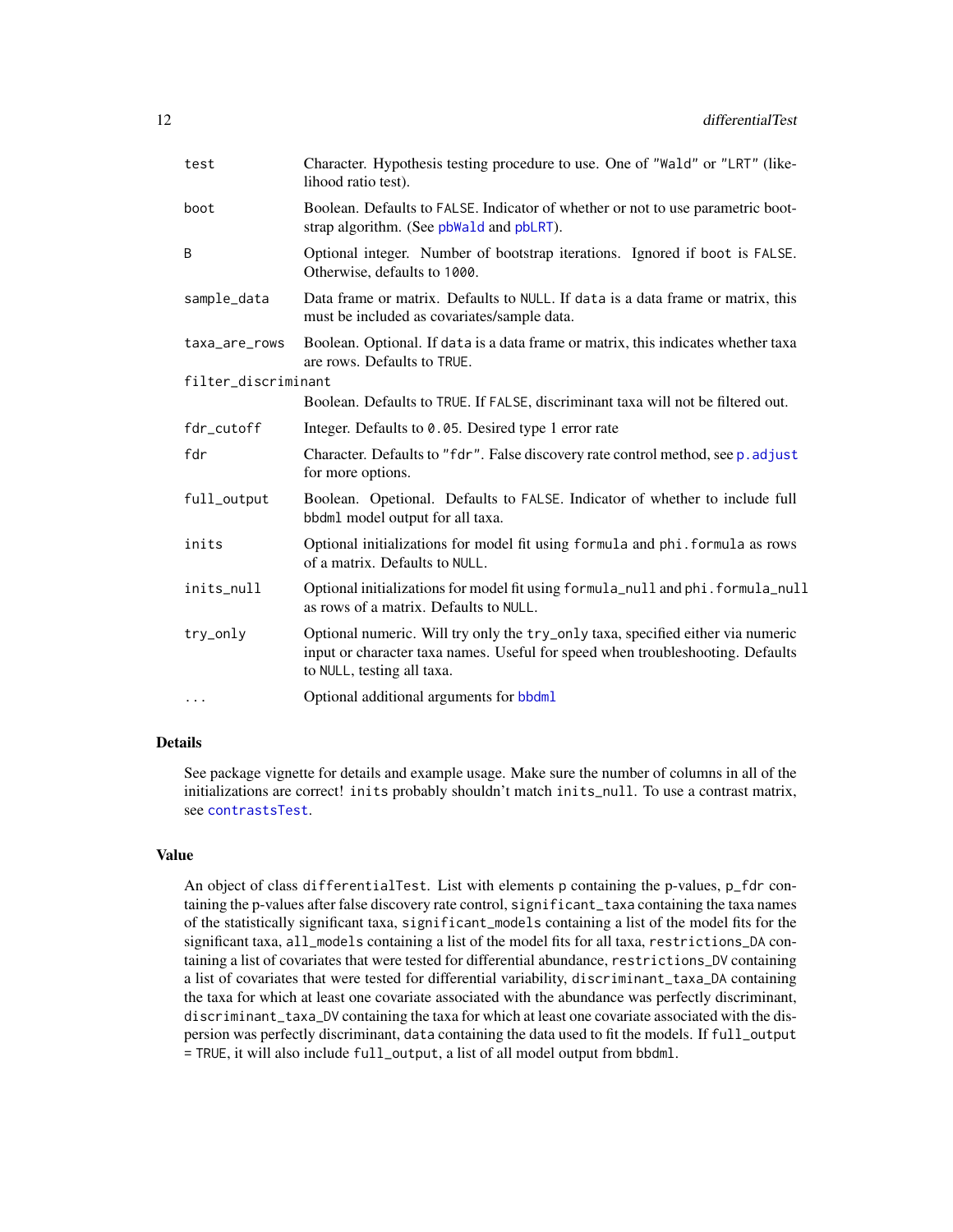#### <span id="page-12-0"></span>doBoot and the state of the state of the state of the state of the state of the state of the state of the state of the state of the state of the state of the state of the state of the state of the state of the state of the

#### Examples

```
# phyloseq example
data(soil_phylum_small)
da_analysis <- differentialTest(formula = ~ DayAmdmt,
                                phi.formula = \sim DayAmdmt,
                                formula_null = ~1,
                                phi.formula_null = ~ DayAmdmt,
                                test = "Wald", boot = FALSE,data = soil_phylum_small,
                                fdr_cutoff = 0.05
```
doBoot *Function to run a bootstrap iteration*

# Description

Internal function. Not intended for users.

#### Usage

doBoot(mod, mod\_null, test)

## Arguments

| mod      | an object of class bbdml                                                                             |
|----------|------------------------------------------------------------------------------------------------------|
| mod_null | an object of class bbdml                                                                             |
| test     | Character. Hypothesis testing procedure to use. One of "Wald" or "LRT" (like-<br>lihood ratio test). |

# Value

test statistic from one bootstrap iteration

fishZ *Fisher's z transformation*

## Description

Fisher's z transformation

#### Usage

fishZ(x)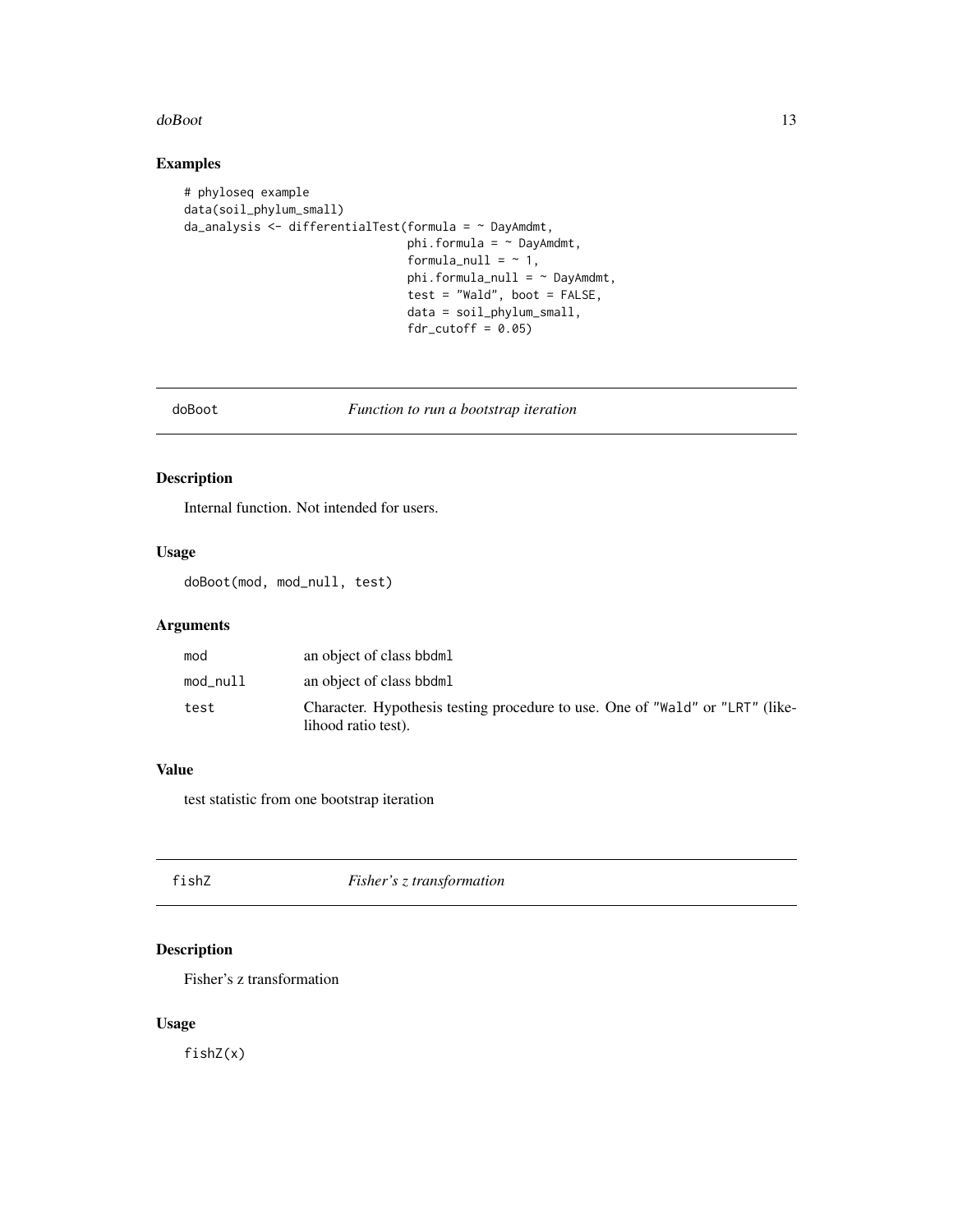#### 14 genInits

## Arguments

x data

# Value

Fisher's z transformation of x

# Examples

 $x \le -0.5$ fishZ(x)

# genInits *Generate initialization for optimization*

# Description

Generate initialization for optimization

## Usage

```
genInits(W, M, X, X_star, np, npstar, link, phi.link, nstart = 1, use = TRUE)
```
## Arguments

| W        | Numeric vector of counts                                                                 |
|----------|------------------------------------------------------------------------------------------|
| M        | Numeric vector of sequencing depth                                                       |
| X        | Matrix of covariates associated with abundance (including intercept)                     |
| X_star   | Matrix of covariates associated with dispersion (including intercept)                    |
| np       | Number of covariates associated with abundance (including intercept)                     |
| npstar   | Number of covariates associated with dispersion (including intercept)                    |
| link     | ink function for abundance covariates                                                    |
| phi.link | ink function for dispersion covariates                                                   |
| nstart   | Integer. Defaults to 1. Number of starts for optimization.                               |
| use      | Boolean. Defaults to TRUE. Indicator of whether to use deterministic intializa-<br>tion. |

#### Value

Matrix of initializations

<span id="page-13-0"></span>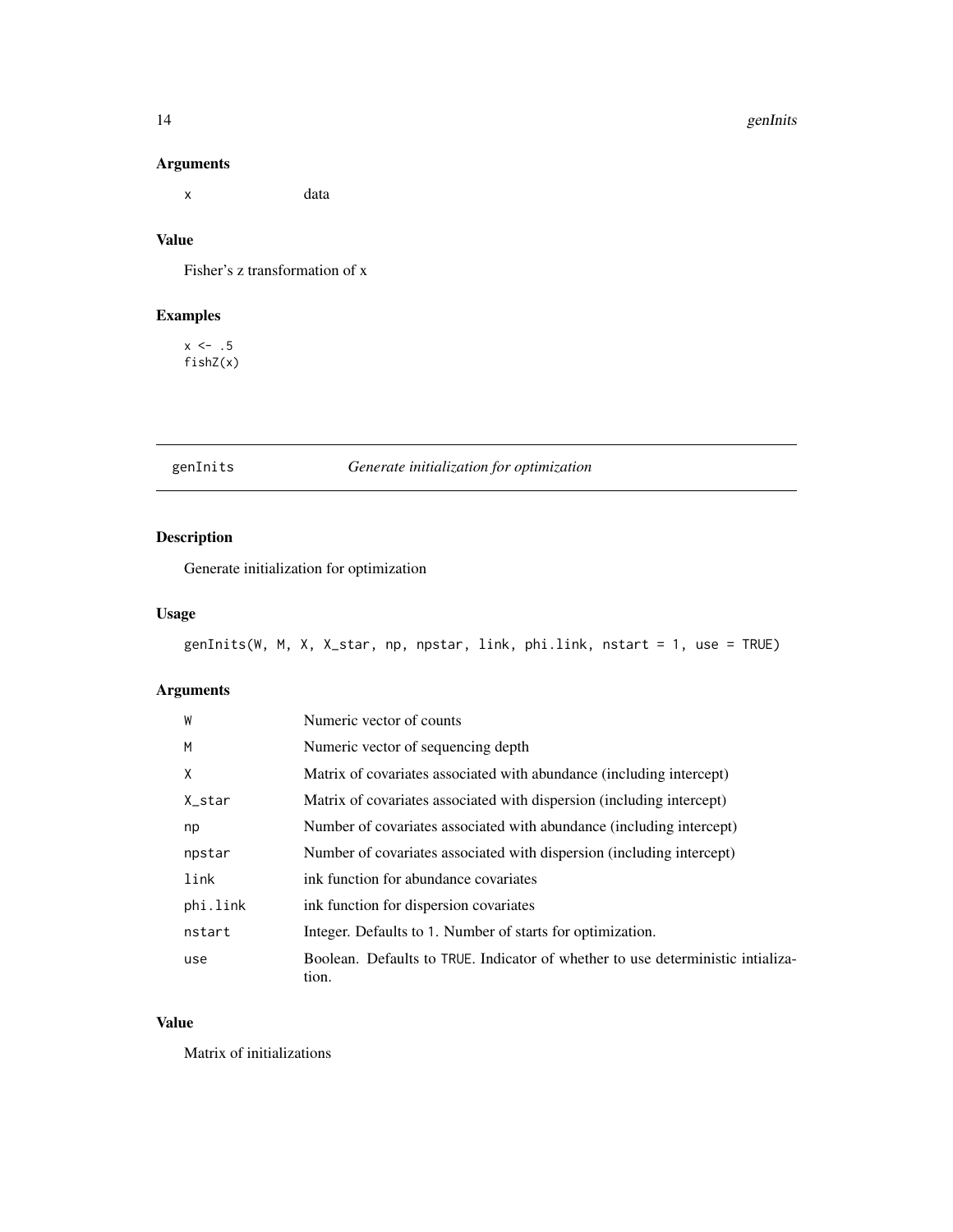## <span id="page-14-0"></span>getRestrictionTerms 15

#### Examples

```
set.seed(1)
seq\_depth \leq - \text{pois}(20, \text{lambda} = 10000)my_counts <- rbinom(20, size = seq_depth, prob = 0.001) * 10
my\_covariate \leftarrow \text{cbind}(rep(c(0,1), each = 10))colnames(my_covariate) <- c("X1")
genInits(W = my_counts, M = seq_depth,
        X = \text{cbind}(1, \text{my\_covariate}), X_{\text{star}} = \text{cbind}(1, \text{my\_covariate}),np = 2, npstar = 2,
        link = "logit",
        phi.link = "logit", nstart = 2, use = TRUE)
```
getRestrictionTerms *Get index of restricted terms for Wald test*

# Description

Created as a convenient helper function. Not intended for users.

#### Usage

```
getRestrictionTerms(
 mod,
 mod\_null = NULL,restrictions = NULL,
  restrictions.phi = NULL
)
```
#### Arguments

| mod              | an object of class bbdml                                                                                                                                                                                                           |
|------------------|------------------------------------------------------------------------------------------------------------------------------------------------------------------------------------------------------------------------------------|
| mod_null         | Optional. An object of class bbdml. Defaults to NULL                                                                                                                                                                               |
| restrictions     | Optional. Defaults to NULL. Numeric vector indicating the parameters associated<br>with the abundance to test, or character vector with name of variable to test. Note<br>that 1 is the intercept associated with the abundance.   |
| restrictions.phi |                                                                                                                                                                                                                                    |
|                  | Optional. Defaults to NULL. Numeric vector indicating the parameters associated<br>with the dispersion to test, or character vector with name of variable to test. Note<br>that 1 is the intercept associated with the dispersion. |

#### Value

A list with mu representing the index of the restricted covariates associated with abundance and phi representing the index of the restricted covarates associated with the dispersion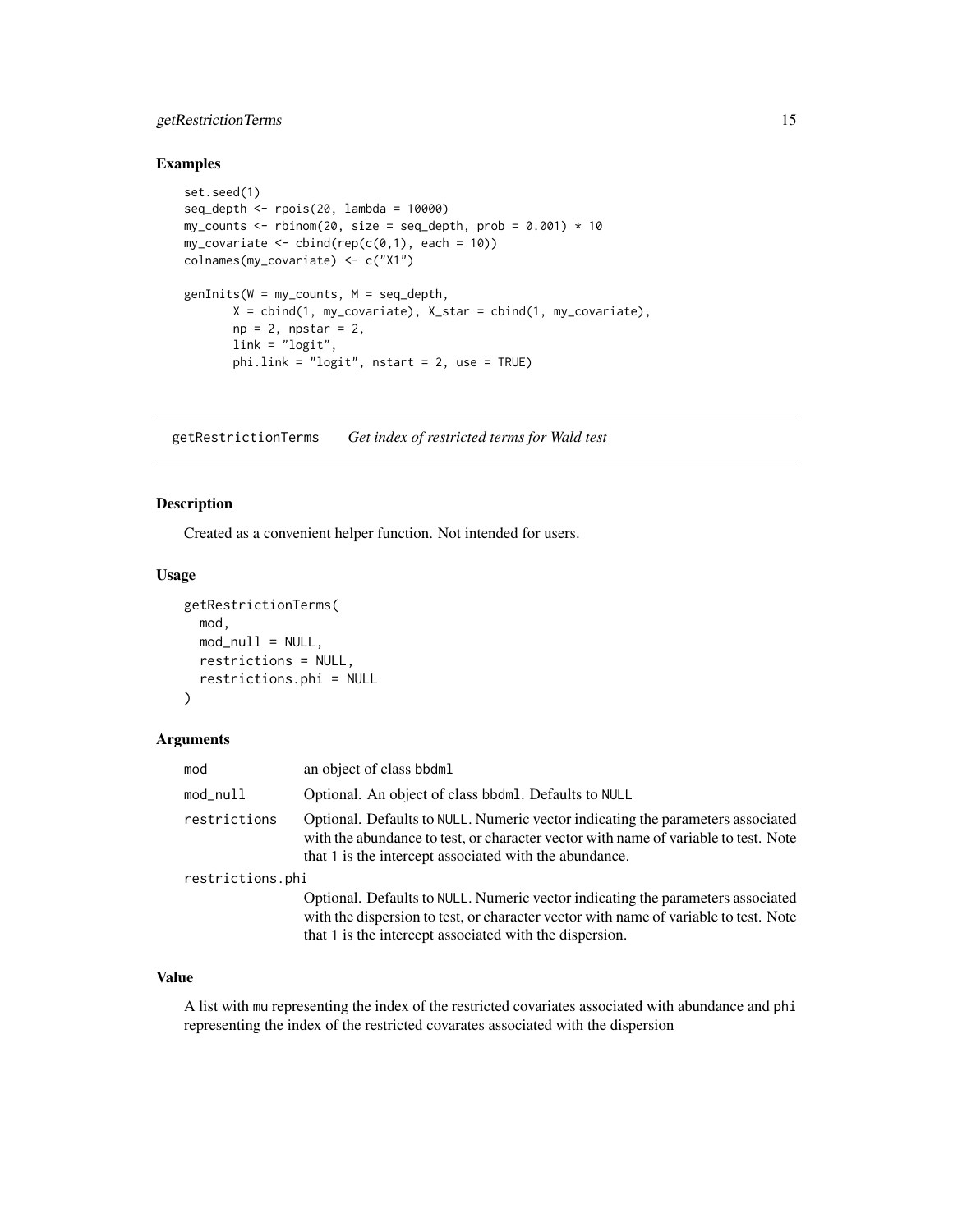<span id="page-15-0"></span>

Used for internal optimization. Not intended for users.

# Usage

gr\_full(theta, W, M, X, X\_star, np, npstar, link, phi.link, logpar = TRUE)

## Arguments

| theta    | Numeric vector. Parameters associated with X and X_star                   |
|----------|---------------------------------------------------------------------------|
| W        | Numeric vector of counts                                                  |
| M        | Numeric vector of sequencing depth                                        |
| X        | Matrix of covariates associated with abundance (including intercept)      |
| X_star   | Matrix of covariates associated with dispersion (including intercept)     |
| np       | Number of covariates associated with abundance (including intercept)      |
| npstar   | Number of covariates associated with dispersion (including intercept)     |
| link     | ink function for abundance covariates                                     |
| phi.link | ink function for dispersion covariates                                    |
| logpar   | Boolean. Defaults to TRUE. Indicator of whether to return log-likelihood. |

#### Value

Gradient of likelihood with respect to parameters

HDIbetabinom *Get highest density interval of beta-binomial*

## Description

Get highest density interval of beta-binomial

## Usage

HDIbetabinom(percent, M, mu, phi)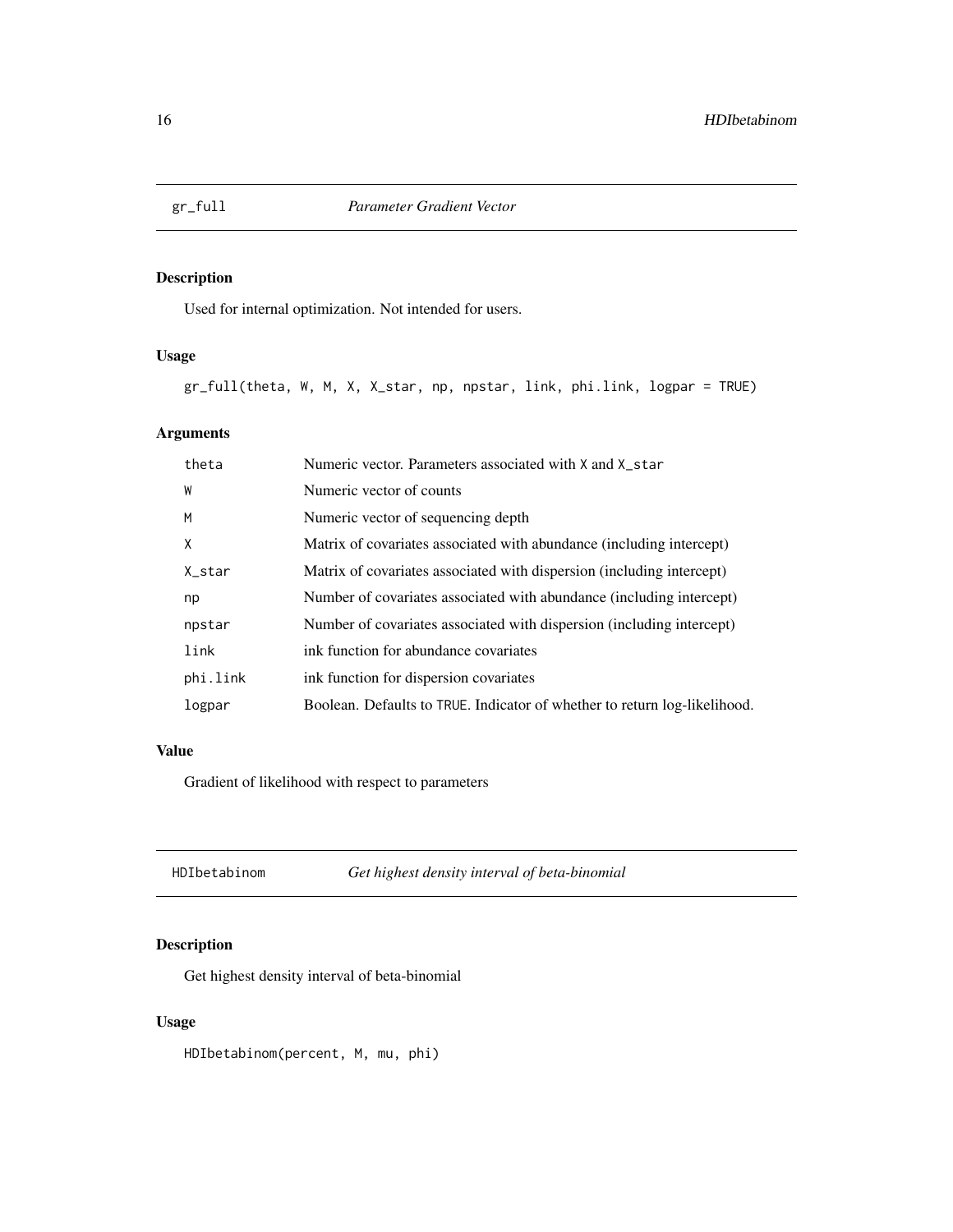#### <span id="page-16-0"></span>hessian and the state of the state of the state of the state of the state of the state of the state of the state of the state of the state of the state of the state of the state of the state of the state of the state of th

#### Arguments

| percent | Numeric. Percent interval desired.     |
|---------|----------------------------------------|
| м       | Numeric vector of sequencing depth     |
| mu      | Numeric vector of abundance parameter  |
| phi     | Numeric vector of dispersion parameter |

# Value

List where lower represents the lower bound and upper represents the upper bound

#### Examples

```
data(soil_phylum_small)
mod <- bbdml(formula = OTU.1 ~ DayAmdmt,
phi.formula = \sim DayAmdmt,
data = soil_phylum_small)
HDIbetabinom(.95, M = mod$M[1], mu = mod$mu.resp[1], phi = mod$phi.resp[1])
```
#### hessian *Compute Hessian matrix*

## Description

Compute Hessian matrix

#### Usage

```
hessian(mod, numerical = FALSE)
```
# Arguments

| mod       | an object of class bbdml                                                    |
|-----------|-----------------------------------------------------------------------------|
| numerical | Boolean. Defaults to FALSE. Indicator of whether to use the numeric Hessian |
|           | (not recommended).                                                          |

#### Value

Hessian matrix

# Examples

```
data(soil_phylum_small)
mod <- bbdml(formula = OTU.1 ~ DayAmdmt,
phi.formula = \sim DayAmdmt,
data = soil_phylum_small)
hessian(mod)
```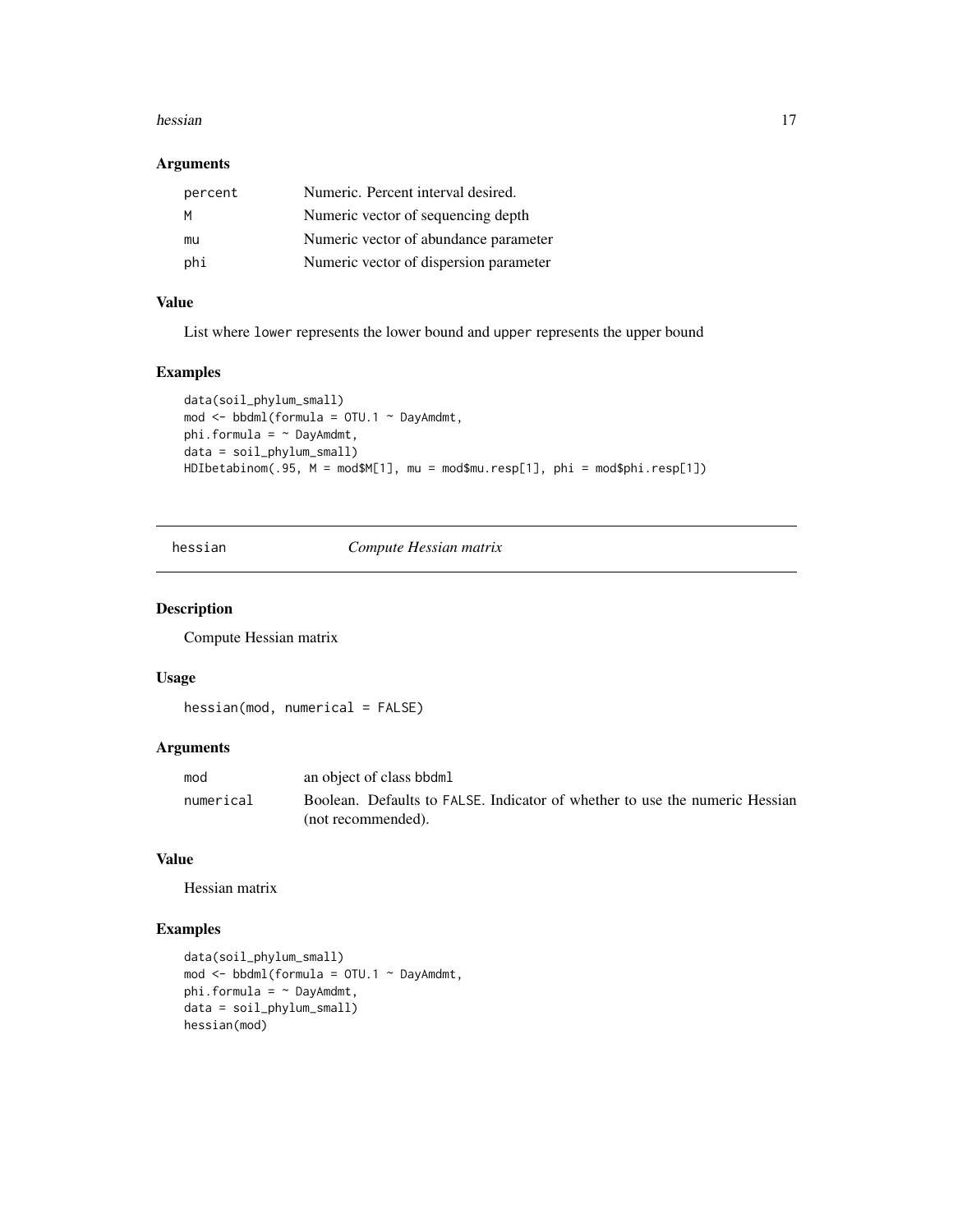<span id="page-17-0"></span>ibd\_phylo *IBD data.*

#### Description

A phyloseq object with an OTU table and sample data from an IBD microbiome study.

#### Usage

ibd\_phylo

#### Format

A phyloseq-class experiment-level object with an OTU table and sample data.

#### References

Papa, E., Docktor, M., Smillie, C., Weber, S., Preheim, S. P., Gevers, D., Giannoukos, G., Ciulla, D., Tabbaa, D., Ingram, J., Schauer, D. B., Ward, D. V., Korzenik, J. R., Xavier, R. J., Bousvaros, A., Alm, E. J. & Schauer, D. B. (2012). *Non-invasive mapping of the gastrointestinal microbiota identifies children with inflammatory bowel disease*. PloS One, 7(6), e39242. <doi.org/10.1371/journal.pone.0039242>.

Duvallet, C., Gibbons, S., Gurry, T., Irizarry, R., & Alm, E. (2017). *MicrobiomeHD: the human gut microbiome in health and disease [Data set]*. Zenodo. <doi.org/10.5281/zenodo.1146764>.

import\_phyloseq *Import phyloseq classes for data*

#### Description

Import phyloseq classes for data

#### Value

No return value. Created for important phyloseq classes.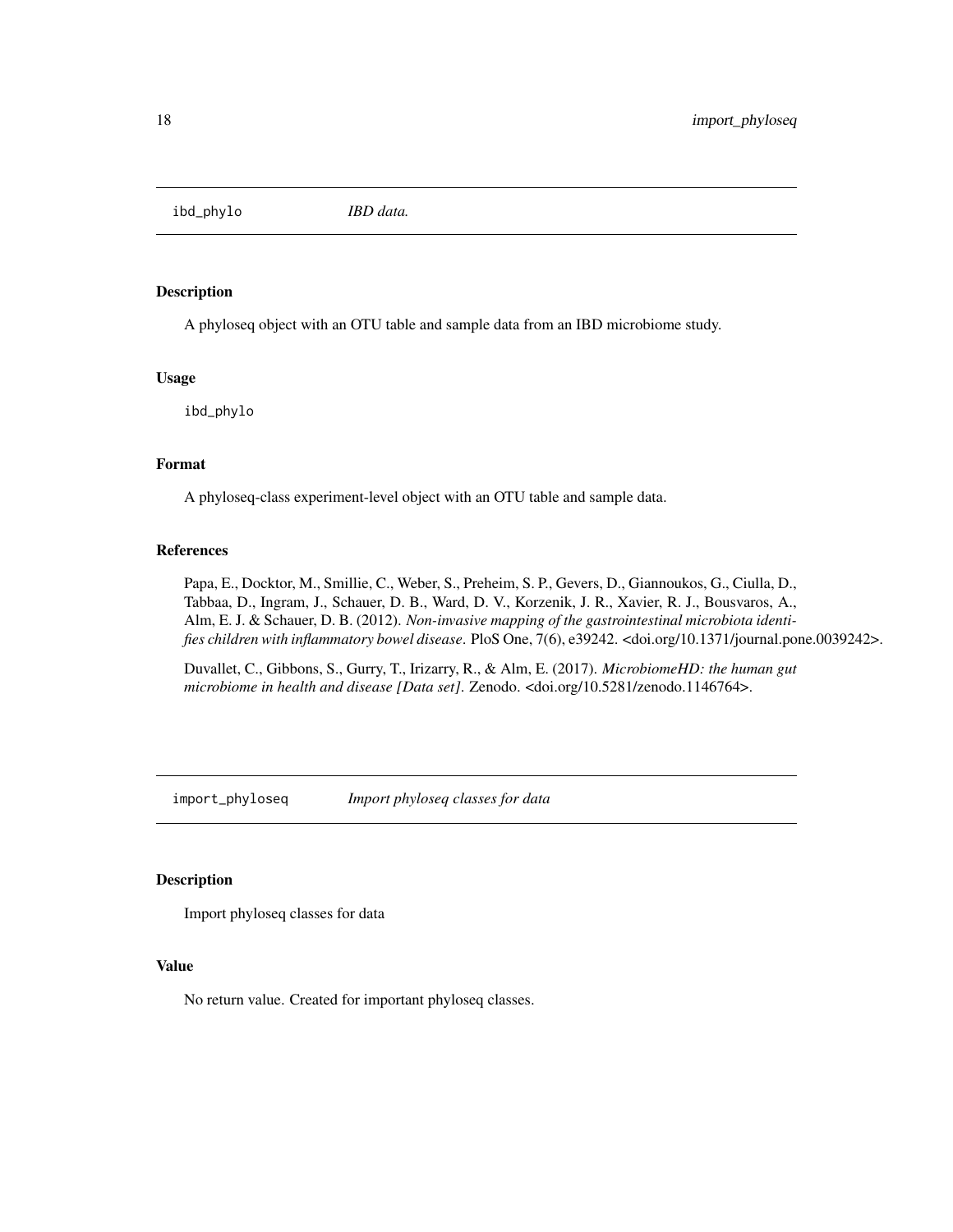<span id="page-18-0"></span>

Inverse Fisher's z transformation

## Usage

invfishZ(x)

## Arguments

x data

# Value

Inverse Fisher's z transformation of x

# Examples

 $x \leftarrow .5$ invfishZ(x)

# invlogit *Inverse logit transformation*

## Description

Inverse logit transformation

#### Usage

invlogit(x)

#### Arguments

x data

#### Value

Inverse logit transformation of x

## Examples

 $x \leftarrow .5$ invlogit(x)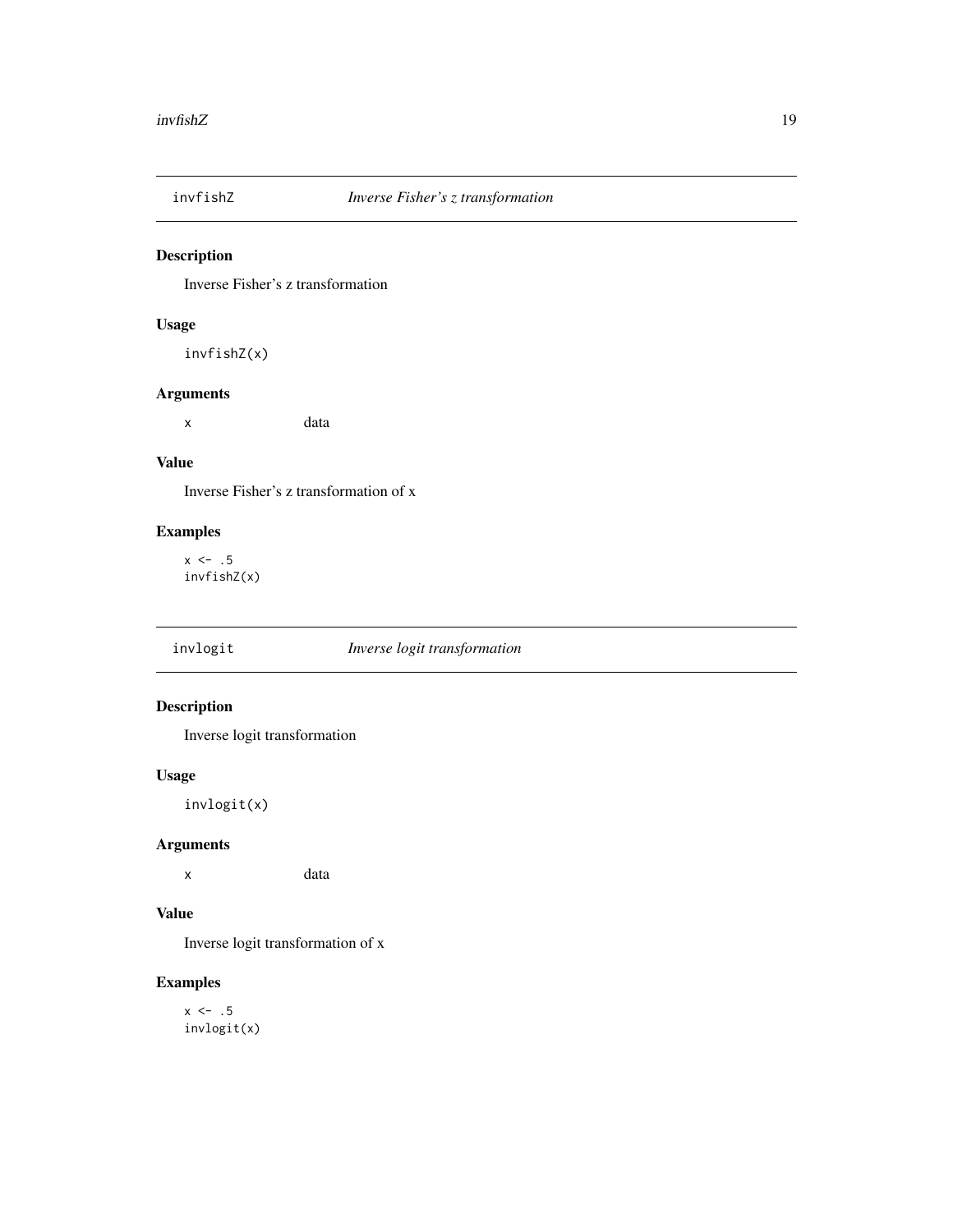<span id="page-19-0"></span>

Logit transformation

## Usage

logit(x)

# Arguments

x data

# Value

logit of x

# Examples

 $x \leftarrow .5$ logit(x)

## lrtest *Likelihood ratio test*

# Description

Likelihood ratio test

# Usage

lrtest(mod, mod\_null)

# Arguments

| mod      | an object of class bbdml                              |
|----------|-------------------------------------------------------|
| mod_null | an object of class bbdml, should be nested within mod |

#### Value

P-value from likelihood ratio test.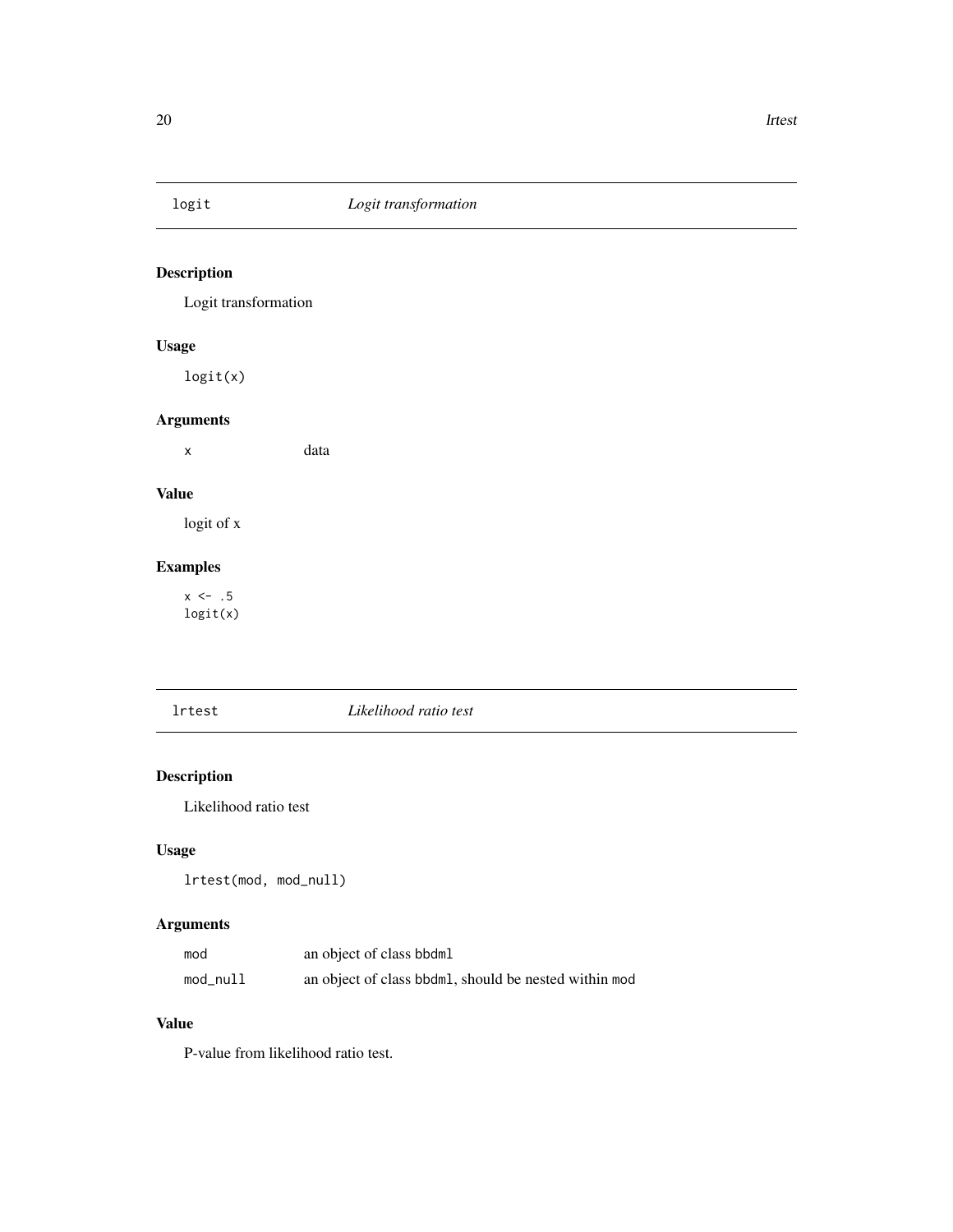#### <span id="page-20-0"></span>objfun 21

## Examples

```
data(soil_phylum_small)
mod1 <- bbdml(formula = OTU.1 ~ DayAmdmt,
phi.formula = ~ DayAmdmt,
data = soil_phylum_small)
mod2 \le bbdml(formula = 0TU.1 \sim 1,
phi.formula = ~1,
data = soil_phylum_small)
lrtest(mod1, mod2)
```
objfun *Objective function*

# Description

Used for internal optimization. Not intended for users.

## Usage

```
objfun(theta, W, M, X, X_star, np, npstar, link, phi.link)
```
## Arguments

| theta    | Numeric vector. Parameters associated with X and X_star               |
|----------|-----------------------------------------------------------------------|
| W        | Numeric vector of counts                                              |
| M        | Numeric vector of sequencing depth                                    |
| X        | Matrix of covariates associated with abundance (including intercept)  |
| X_star   | Matrix of covariates associated with dispersion (including intercept) |
| np       | Number of covariates associated with abundance (including intercept)  |
| npstar   | Number of covariates associated with dispersion (including intercept) |
| link     | ink function for abundance covariates                                 |
| phi.link | ink function for dispersion covariates                                |

# Value

List of negative log-likelihood, gradient, and hessian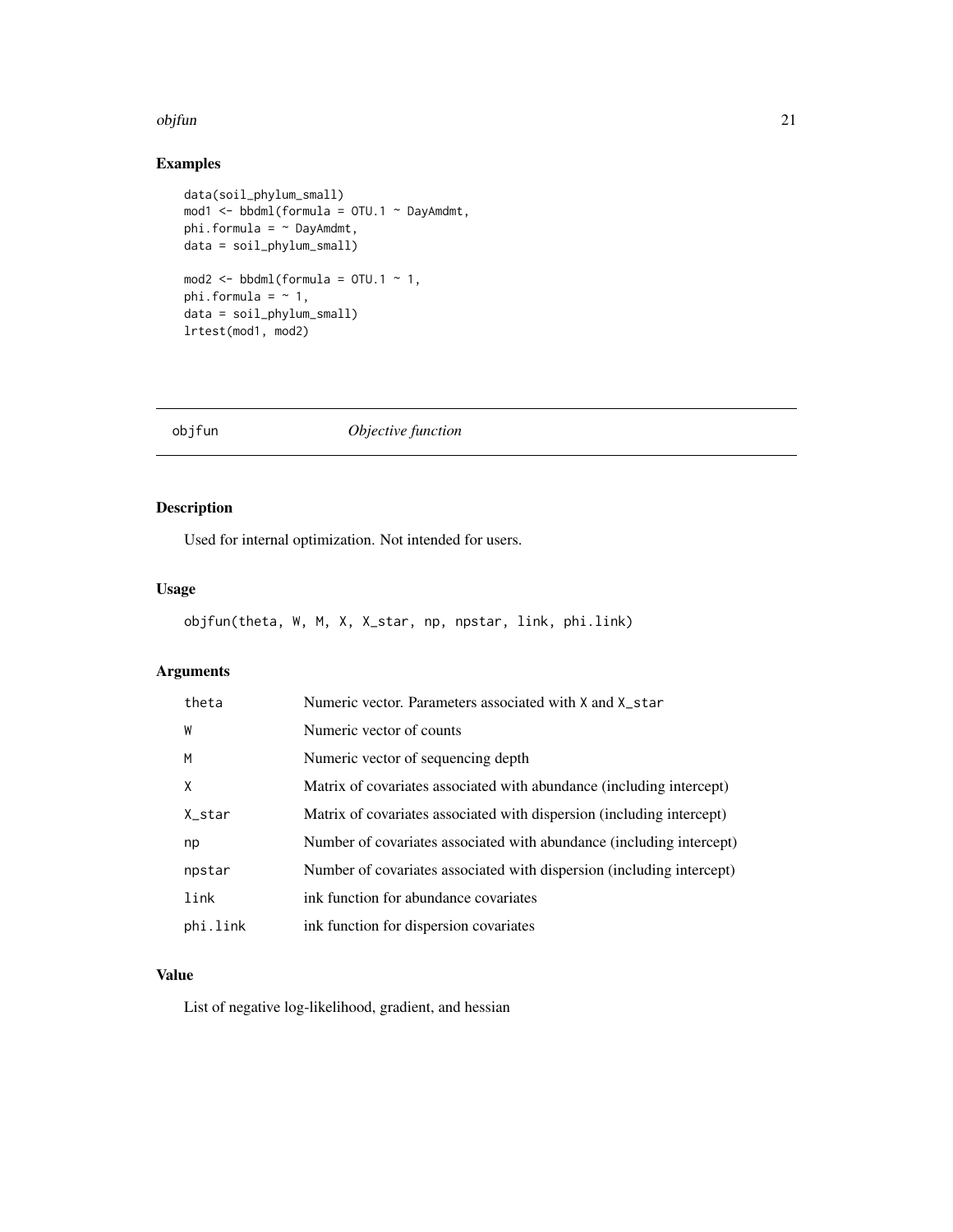<span id="page-21-0"></span>

Transform OTUs to their taxonomic label

# Usage

otu\_to\_taxonomy(OTU, data, level = NULL)

#### Arguments

| OTU   | String vector. Names of OTU labels in data                         |
|-------|--------------------------------------------------------------------|
| data  | phyloseq object with a taxonomy table                              |
| level | (Optional). Character vector. Desired taxonomic levels for output. |

#### Value

String vector. Names of taxonomic labels matching labels of OTU.

#### Examples

```
data(soil_phylum_small)
da_analysis <- differentialTest(formula = ~ DayAmdmt,
                                phi.formula = \sim DayAmdmt,
                                formula_null = ~1,
                                phi.formula_null = ~ DayAmdmt,
                                test = "Wald", boot = FALSE,
                                data = soil_phylum_small,
                                fdr_cutoff = 0.05otu_to_taxonomy(OTU = da_analysis$significant_taxa, data = soil_phylum_small,
level = "Phylum")
```
<span id="page-21-1"></span>pbLRT *Parametric bootstrap likelihood ratio test*

## Description

Parametric bootstrap likelihood ratio test

#### Usage

 $pbLRT(mod, mod\_null, B = 1000)$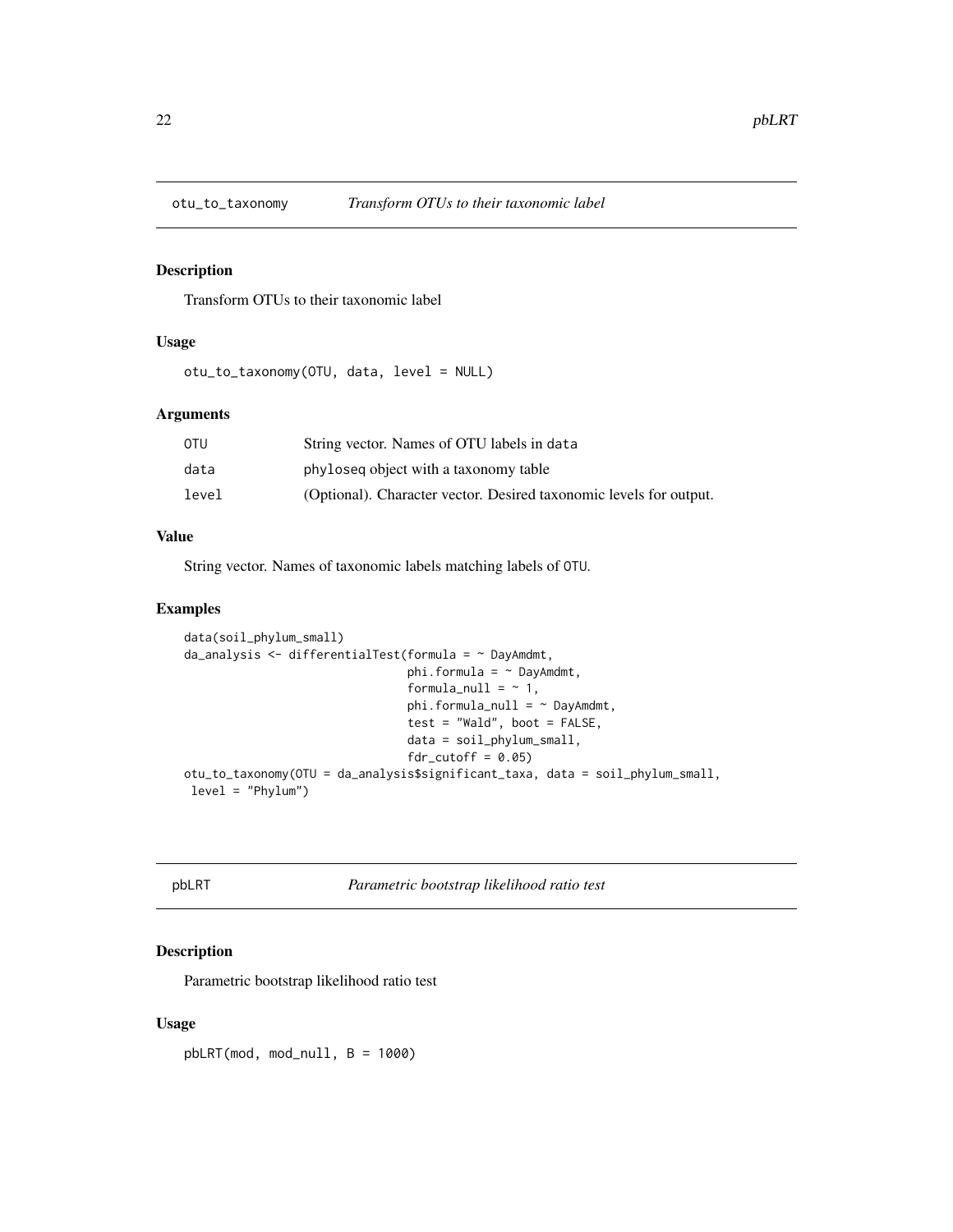#### <span id="page-22-0"></span>pbWald 23

#### Arguments

| mod      | an object of class bbdml                                   |
|----------|------------------------------------------------------------|
| mod_null | an object of class bbdml, should be nested within mod      |
| - B      | Integer. Defaults to 1000. Number of bootstrap iterations. |

# Value

P-value from parametric bootstrap likelihood ratio test.

# Examples

```
data(soil_phylum_small)
mod1 <- bbdml(formula = OTU.1 \sim DayAmdmt,
phi.formula = \sim DayAmdmt,
data = soil_phylum_small)
mod2 \le bbdml(formula = 0TU.1 \sim 1,
phi.formula = ~1,
data = soil_phylum_small)
pbLRT(mod1, mod2, B = 50)
```
<span id="page-22-1"></span>

#### pbWald *Parametric bootstrap Wald test*

## Description

Parametric bootstrap Wald test

# Usage

pbWald(mod, mod\_null, B = 1000)

#### Arguments

| mod          | an object of class bbdml                                   |
|--------------|------------------------------------------------------------|
| mod null     | an object of class bbdml, should be nested within mod      |
| <sub>B</sub> | Integer. Defaults to 1000. Number of bootstrap iterations. |

# Value

P-value from parametric bootstrap Wald test.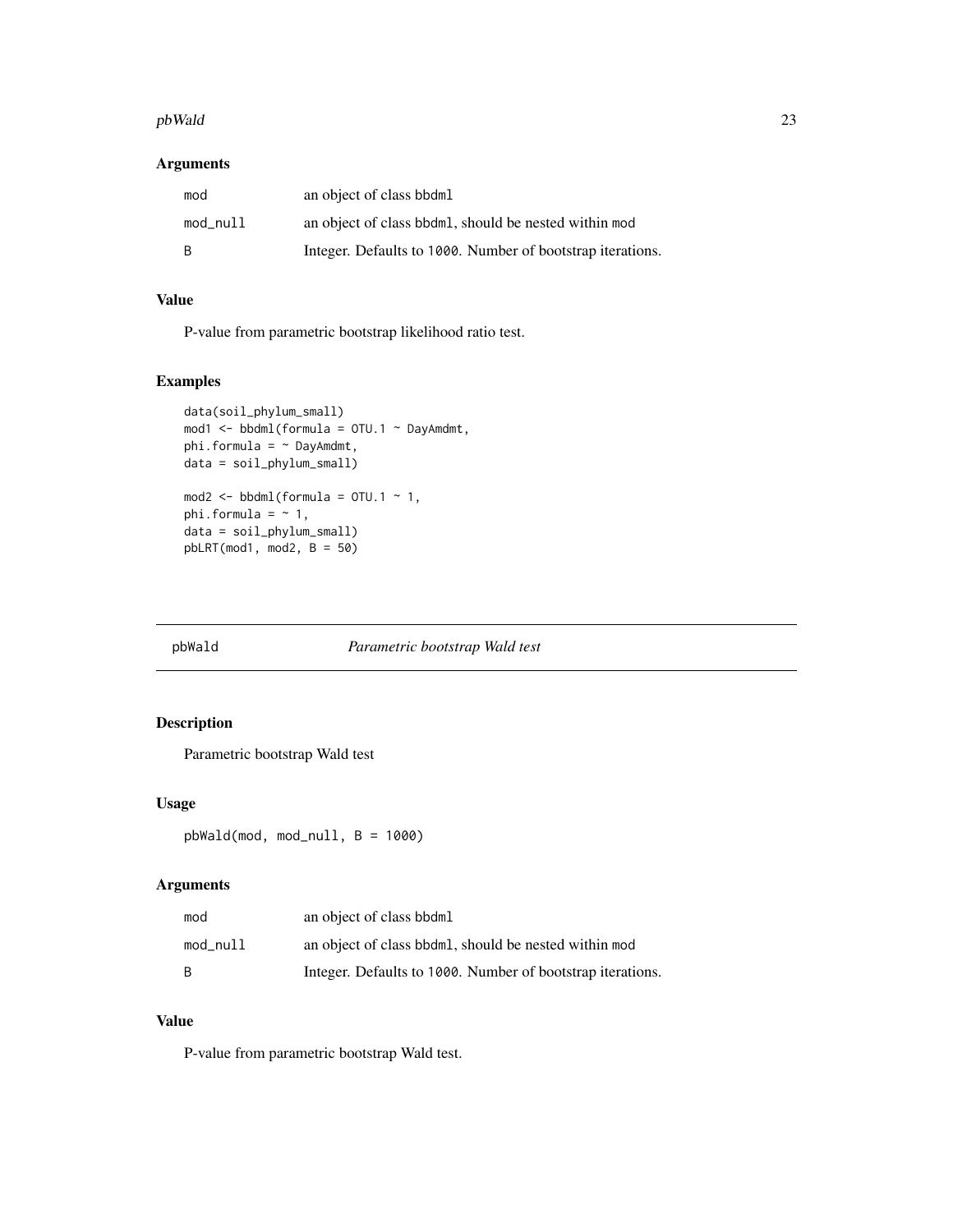## Examples

```
data(soil_phylum_small)
mod1 <- bbdml(formula = OTU.1 ~ DayAmdmt,
phi.formula = ~\sim~ DayAmdmt,
data = soil_phylum_small)
mod2 \le - \text{bbdml}(\text{formula} = \text{OTU}.1 \sim 1,phi.formula = ~1,
data = soil_phylum_small)
pbWald(mod1, mod2, B = 50)
```
plot.bbdml *Plotting function*

## Description

Plotting function

# Usage

```
## S3 method for class 'bbdml'
plot(
 x,
 total = FALSE,color = NULL,
  shape = NULL,facet = NULL,
  title = NULL,
 B = 1000,sample_names = TRUE,
 data_only = FALSE,
  ...
\mathcal{L}
```
## Arguments

| x     | Object of class bbdml.                                                                                                                                                                                                                                                          |
|-------|---------------------------------------------------------------------------------------------------------------------------------------------------------------------------------------------------------------------------------------------------------------------------------|
| total | (Optional). Default FALSE. Boolean indicator for whether to plot on total counts<br>scale                                                                                                                                                                                       |
| color | (Optional). Default NULL. The sample variable to map to different colors. Can<br>be a single character string of the variable name in sample_data or a custom<br>supplied vector with length equal to the number of samples. Use a character<br>vector to have ggplot2 default. |
| shape | (Optional). Default NULL. The sample variable to map to different shapes. Can<br>be a single character string of the variable name in sample_data or a custom<br>supplied vector with length equal to the number of samples.                                                    |

<span id="page-23-0"></span>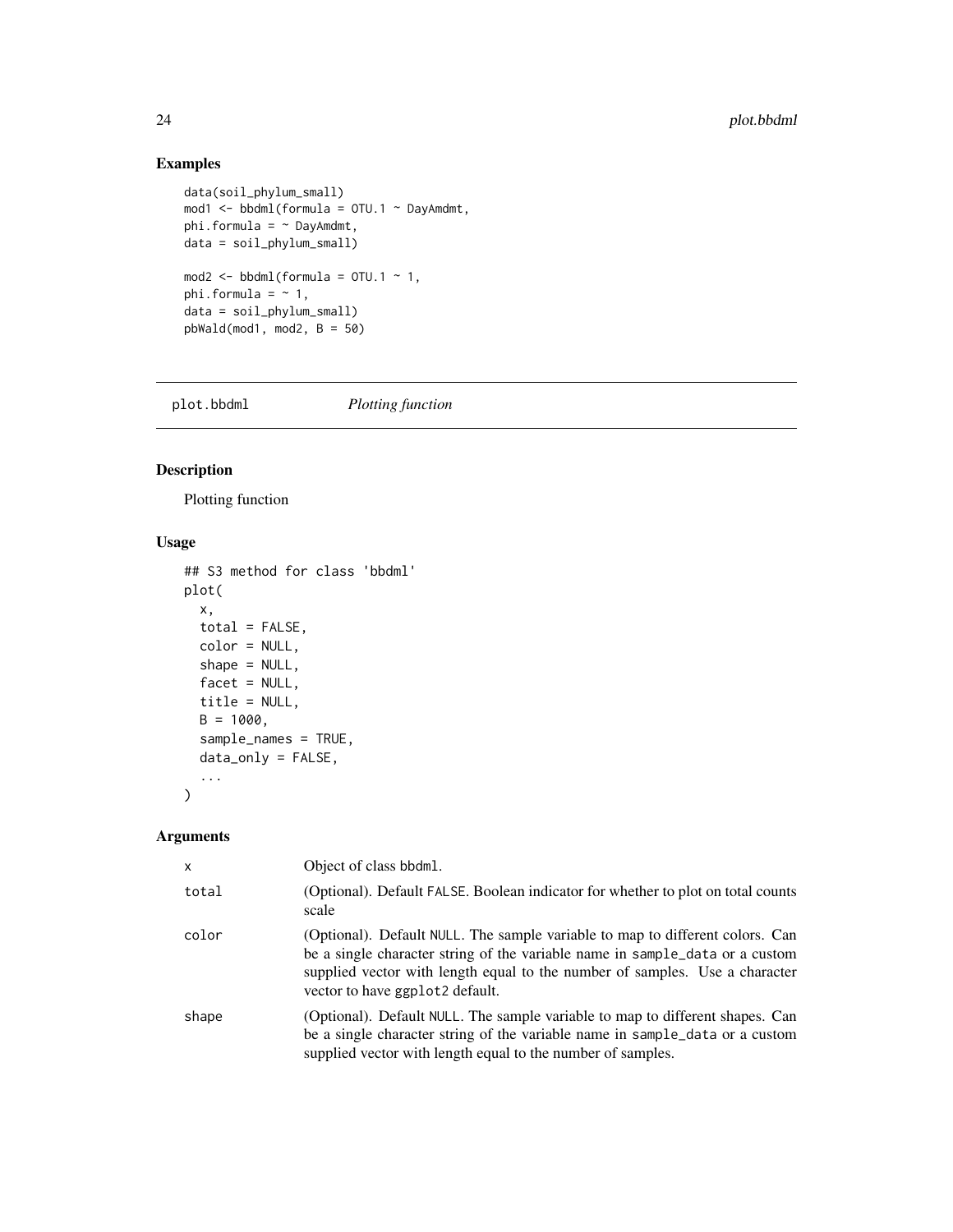<span id="page-24-0"></span>

| facet        | (Optional). Default NULL. The sample variable to map to different panels in a<br>facet grid. Must be a single character string of a variable name in sample_data. |
|--------------|-------------------------------------------------------------------------------------------------------------------------------------------------------------------|
| title        | (Optional). Default NULL. Character string. The main title for the graphic.                                                                                       |
| B            | (Optional). Default 1000. Integer. Number of bootstrap simulations for predic-<br>tion intervals. Use $B = \emptyset$ for no prediction intervals.                |
| sample_names | (Optional). Default TRUE. Boolean. If FALSE, remove sample names from the<br>plot.                                                                                |
| data_only    | (Optional). Default FALSE. Boolean. If TRUE, only returns data frame.                                                                                             |
| $\cdots$     | There are no optional parameters at this time.                                                                                                                    |

#### Value

Object of class ggplot. Plot of bbdml model fit with 95

# Examples

```
data(soil_phylum_small)
mod <- bbdml(formula = OTU.1 ~ DayAmdmt,
phi.formula = ~ DayAmdmt,
data = soil_phylum_small)
# Here we use B = 50 for quick demonstration purposes.
# In practice, we recommend a higher value for B for more accurate intervals
plot(mod, color = "DayAmdmt", B = 50)
```
plot.differentialTest *differentialTest plot function*

# Description

differentialTest plot function

#### Usage

```
## S3 method for class 'differentialTest'
plot(x, level = NULL, data\_only = FALSE, ...)
```
## Arguments

| X.        | Object of class differentialTest                                        |
|-----------|-------------------------------------------------------------------------|
| level     | (Optional). Character vector. Desired taxonomic levels for taxa labels. |
| data_only | (Optional). Default FALSE. Boolean. If TRUE, only returns data frame.   |
| $\ddotsc$ | No optional arguments are accepted at this time.                        |

# Value

Object of class ggplot. Plot of coefficients from models for significant taxa from differentialTest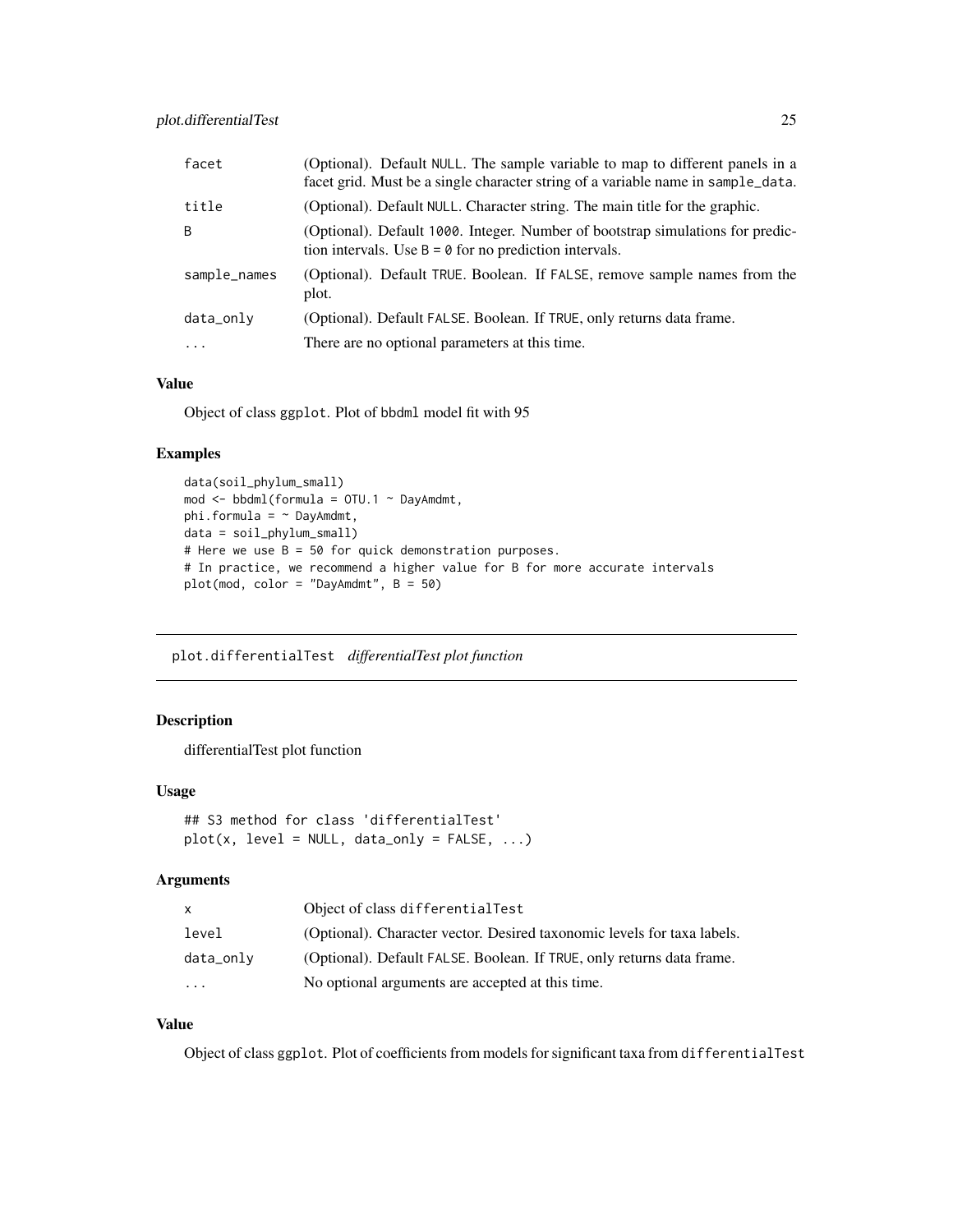#### Examples

```
# phyloseq example
data(soil_phylum_small)
da_analysis <- differentialTest(formula = ~ DayAmdmt,
                                phi.formula = \sim DayAmdmt,
                                formula_null = ~1,
                                phi.formula_null = ~ DayAmdmt,
                                test = "Wald", boot = FALSE,
                                data = soil_phylum_small,
                                fdr_cutoff = 0.05plot(da_analysis, level = "Phylum")
```
print.bbdml *Print function*

#### Description

Print function

#### Usage

```
## S3 method for class 'bbdml'
print(
 x,
  digits = max(3L, getOption("digits") - 3L),
  signif.stars = getOption("show.signif.stars"),
  ...
\mathcal{L}
```
# Arguments

| $\mathsf{x}$ | Object of class bbdml                                                    |
|--------------|--------------------------------------------------------------------------|
| digits       | the number of significant digits to use when printing.                   |
| signif.stars | logical. If TRUE, 'significance stars' are printed for each coefficient. |
| $\cdots$     | No optional arguments are accepted at this time.                         |

#### Value

NULL. Displays printed model summary.

#### Examples

```
data(soil_phylum_small)
mod \leq bbdml(formula = 0TU.1 \sim DayAmdmt,
phi.formula = \sim DayAmdmt,
data = soil_phylum_small)
print(mod)
```
<span id="page-25-0"></span>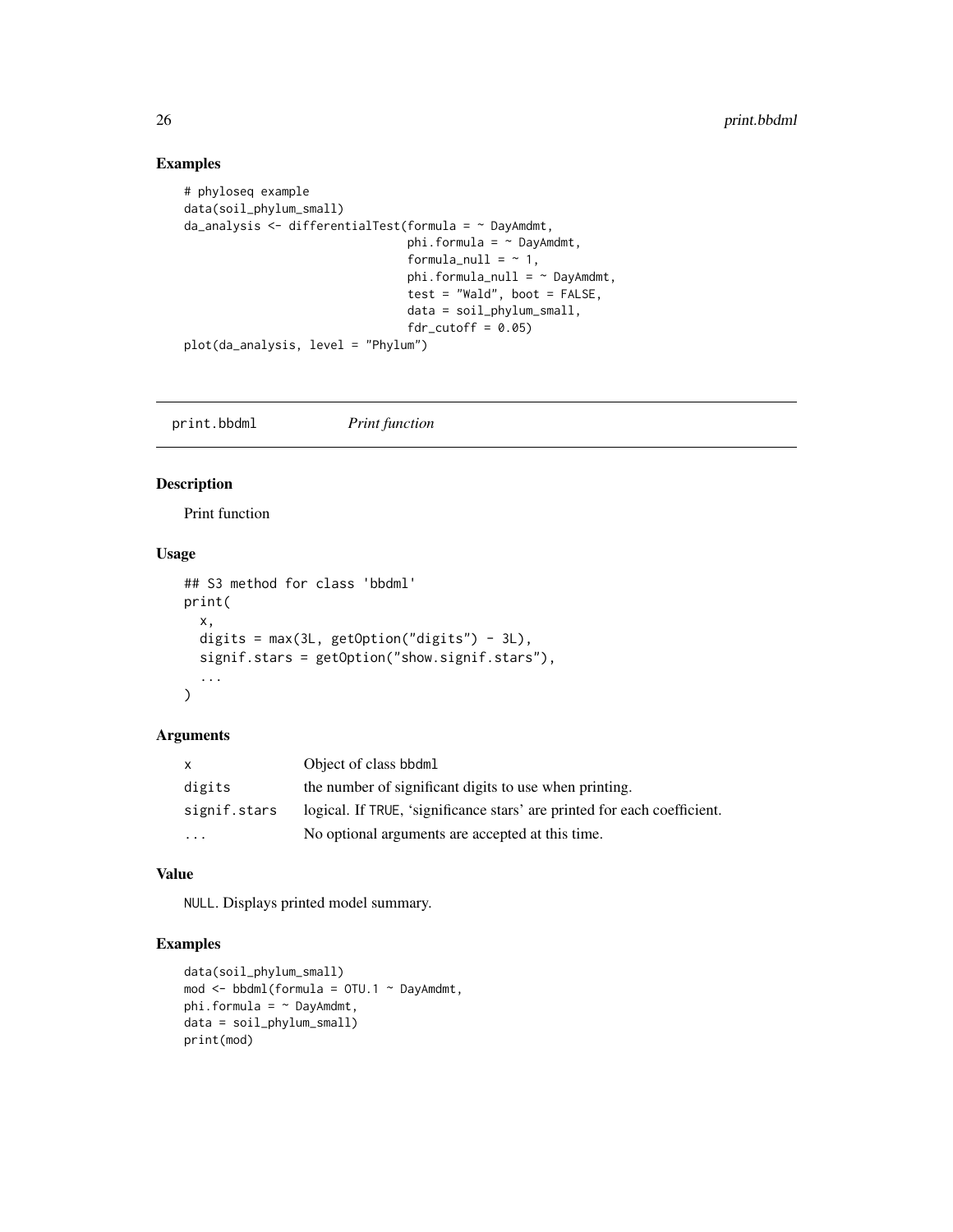<span id="page-26-0"></span>print.differentialTest

*differentialTest print function*

## Description

differentialTest print function

#### Usage

```
## S3 method for class 'differentialTest'
print(x, \ldots)
```
# Arguments

| $\boldsymbol{\mathsf{x}}$ | Object of class bbdml                            |
|---------------------------|--------------------------------------------------|
| $\cdots$                  | No optional arguments are accepted at this time. |

#### Value

NULL. Displays printed differentialTest summary.

## Examples

```
# phyloseq example
data(soil_phylum_small)
da_analysis <- differentialTest(formula = \sim DayAmdmt,
                                phi.formula = ~ DayAmdmt,
                                formula\_null = ~ 1,phi.formula_null = ~ DayAmdmt,
                                test = "Wald", boot = FALSE,
                                data = soil_phylum_small,
                                fdr_cutoff = 0.05
```
print(da\_analysis)

print.summary.bbdml *Print summary function*

#### Description

Print summary function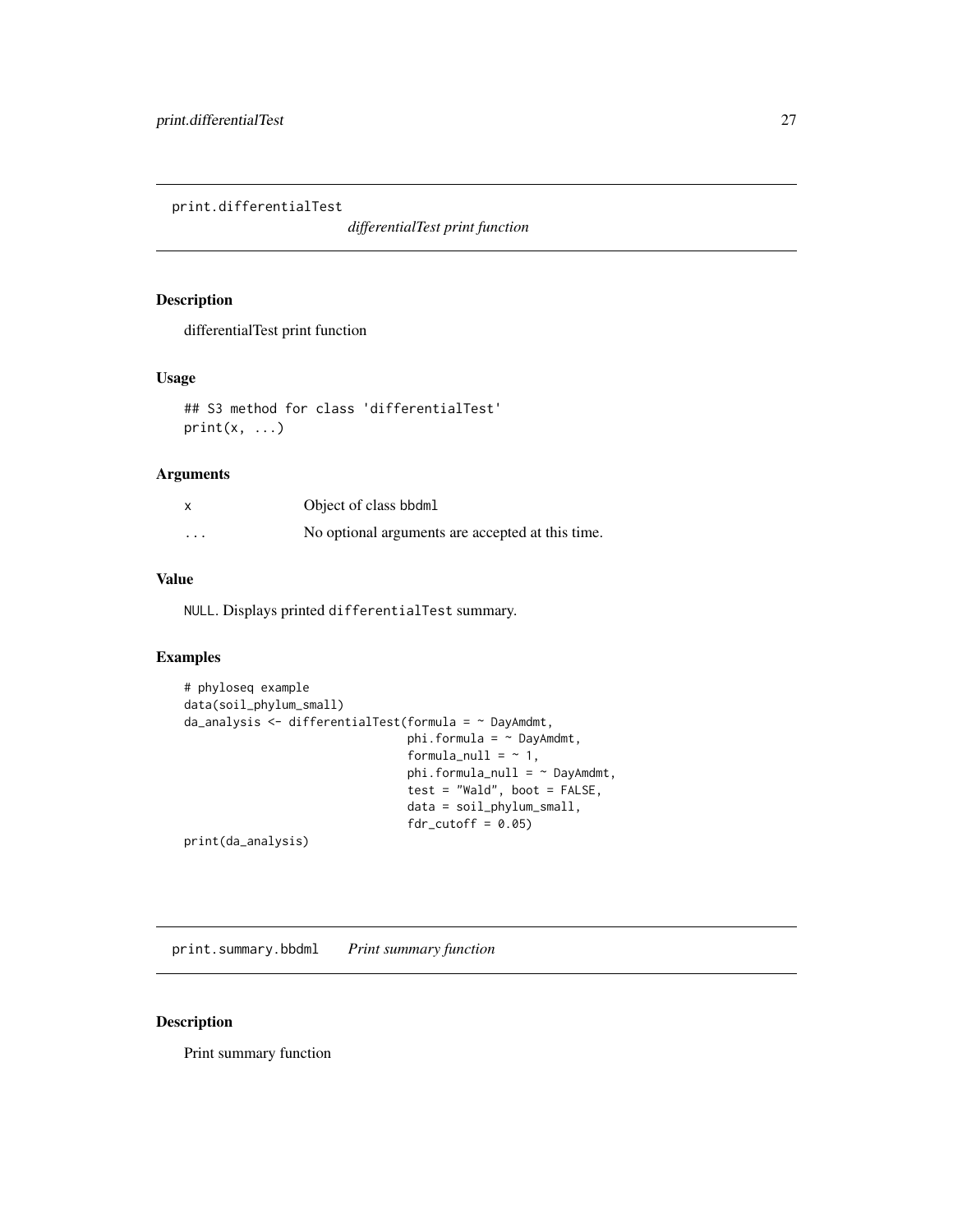#### Usage

```
## S3 method for class 'summary.bbdml'
print(
  x,
 digits = max(3L, getOption("digits") - 3L),
  signif.stars = getOption("show.signif.stars"),
  ...
\mathcal{L}
```
## Arguments

| X            | Object of class bbdml                                                    |
|--------------|--------------------------------------------------------------------------|
| digits       | the number of significant digits to use when printing.                   |
| signif.stars | logical. If TRUE, 'significance stars' are printed for each coefficient. |
| .            | No optional arguments are accepted at this time.                         |

# Value

NULL. Displays printed model summary.

## Examples

```
data(soil_phylum_small)
mod <- bbdml(formula = OTU.1 ~ DayAmdmt,
phi.formula = \sim DayAmdmt,
data = soil_phylum_small)
print(summary(mod))
```
qbetabinom *Get quantiles of beta binom*

# Description

Get quantiles of beta binom

## Usage

qbetabinom(p, M, mu, phi)

## Arguments

| р   | Numeric. Probability for quantile.     |
|-----|----------------------------------------|
| М   | Numeric vector of sequencing depth     |
| mu  | Numeric vector of abundance parameter  |
| phi | Numeric vector of dispersion parameter |

<span id="page-27-0"></span>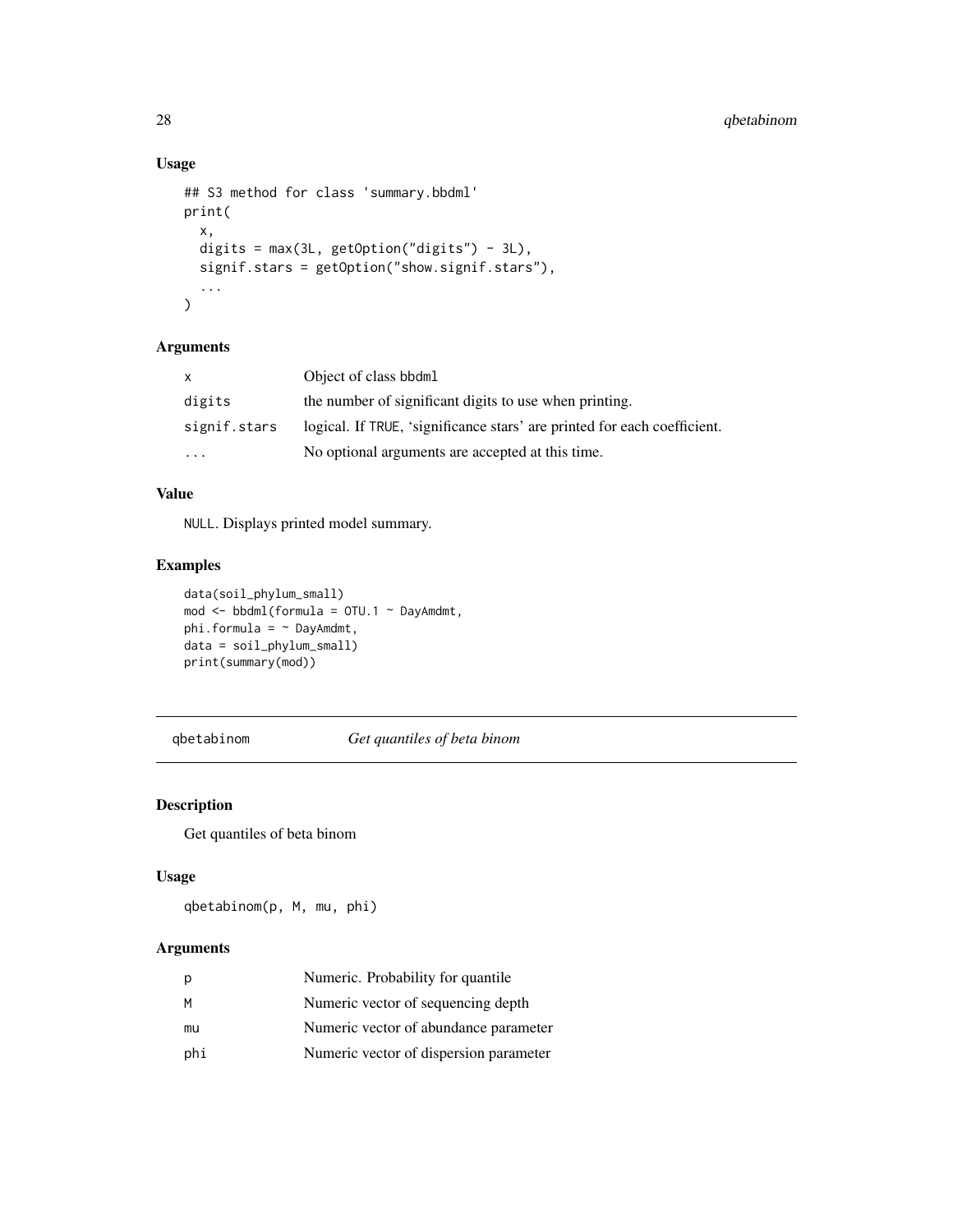#### <span id="page-28-0"></span>sand SE 29

# Value

quantile

# Examples

```
data(soil_phylum_small)
mod <- bbdml(formula = OTU.1 ~ DayAmdmt,
phi.formula = \sim DayAmdmt,
data = soil_phylum_small)
qbetabinom(.5, M = mod$M[1], mu = mod$mu.resp[1], phi = mod$phi.resp[1])
```
sandSE *Compute sandwich standard error*

## Description

Compute sandwich standard error

## Usage

sandSE(mod, numerical = FALSE)

## Arguments

| mod       | an object of class bbdml                                                                                    |
|-----------|-------------------------------------------------------------------------------------------------------------|
| numerical | Boolean. Defaults to FALSE. Indicator of whether to use the numeric Hessian<br>and score (not recommended). |

# Value

Sandwich variance-covariance matrix

## Examples

```
data(soil_phylum_small)
mod <- bbdml(formula = OTU.1 ~ DayAmdmt,
phi.formula = \sim DayAmdmt,
data = soil_phylum_small)
sandSE(mod)
```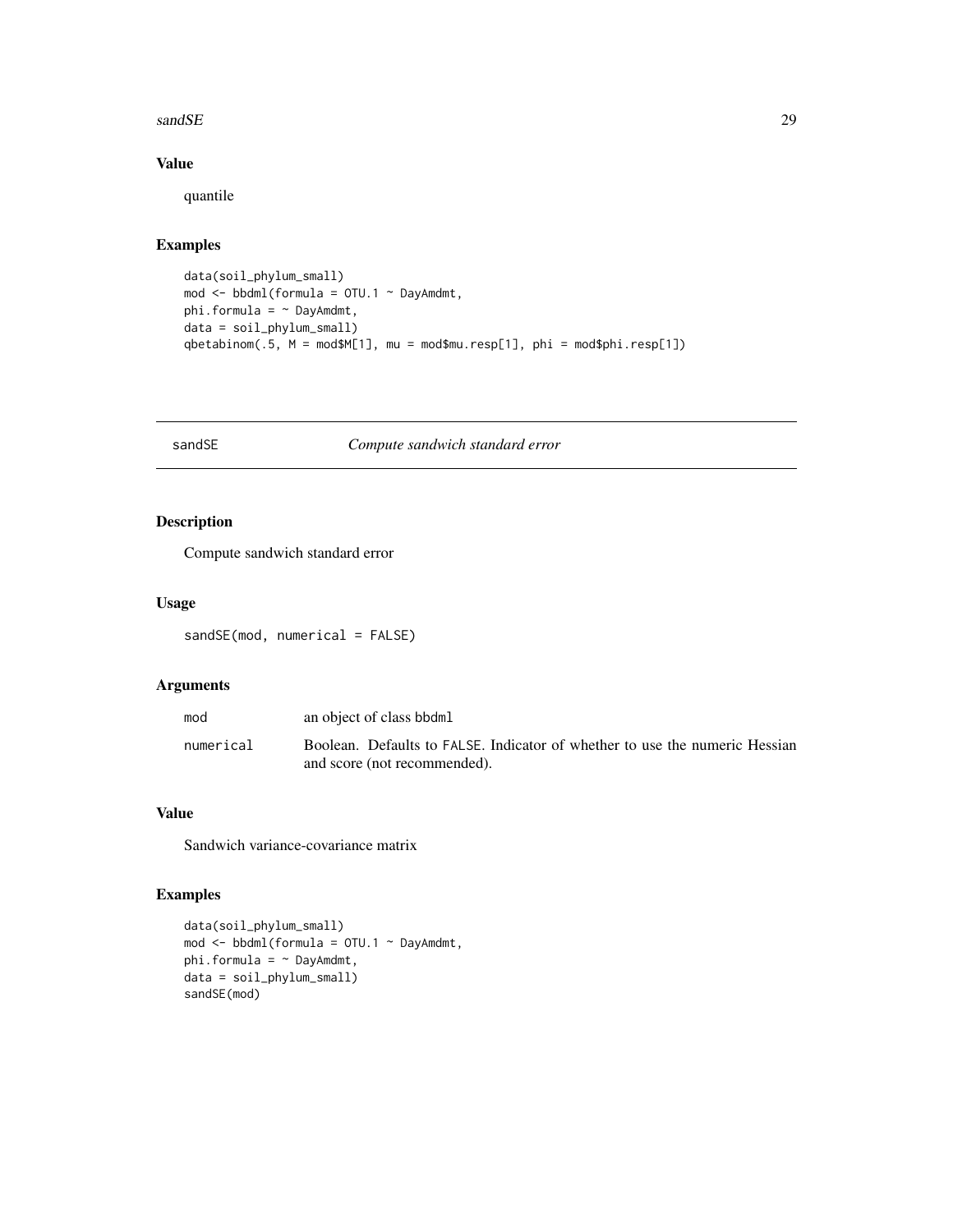<span id="page-29-0"></span>

Compute score

# Usage

score(mod, numerical = FALSE, forHess = FALSE)

## Arguments

| mod       | an object of class bbdml                                                                                                                |
|-----------|-----------------------------------------------------------------------------------------------------------------------------------------|
| numerical | Boolean. Defaults to FALSE. Indicator of whether to use the numeric Hessian<br>and score (not recommended).                             |
| forHess   | Boolean. Defaults to FALSE. Indicator of whether to put in vector form. Defaults<br>to FALSE. This parameter is not intended for users. |

# Value

Score

## Examples

```
data(soil_phylum_small)
mod <- bbdml(formula = OTU.1 ~ DayAmdmt,
phi.formula = \sim DayAmdmt,
data = soil_phylum_small)
score(mod)
```
simulate.bbdml *Simulate from beta-binomial model*

## Description

Simulate from beta-binomial model

#### Usage

```
## S3 method for class 'bbdml'
simulate(object, nsim, seed = NULL, ...)
```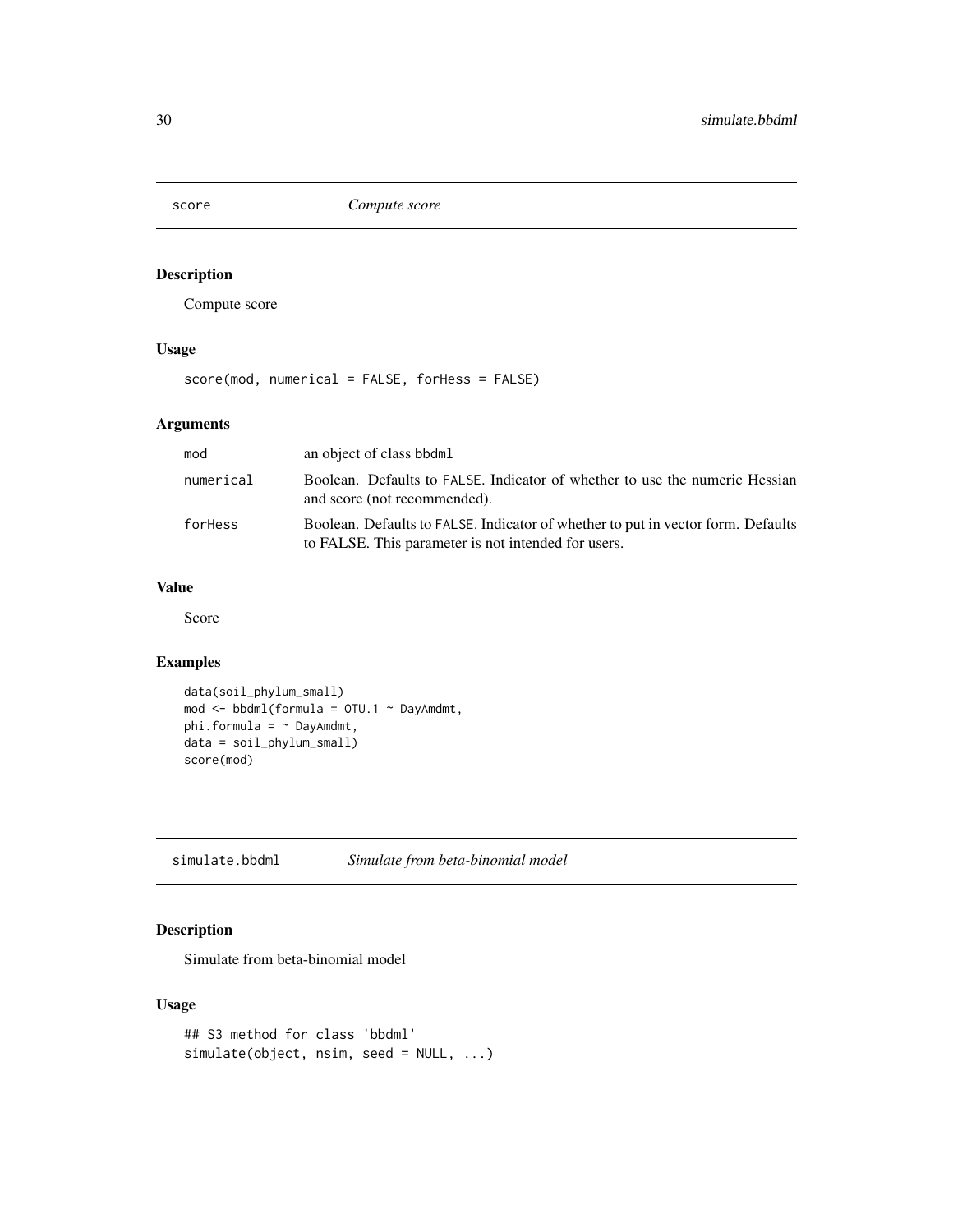## <span id="page-30-0"></span>soil\_phylo 31

#### Arguments

| object | an object of class bbdml                         |
|--------|--------------------------------------------------|
| nsim   | Integer. Number of simulations                   |
| seed   | Optional integer to set a random seed            |
|        | There are no additional parameters at this time. |

#### Value

nsim simulations from object

<span id="page-30-1"></span>

| soil_phylo | Soil data. |  |  |
|------------|------------|--|--|
|------------|------------|--|--|

## Description

A phyloseq object with an OTU table and sample data from a soil microbiome study.

#### Usage

soil\_phylo

#### Format

A phyloseq-class experiment-level object with an OTU table and sample data.

otu\_table OTU table with 7,770 taxa and 119 samples

tax\_table taxonomy table

sam\_data sample data with the following covariates:

- Plants, values 0 and 1. Index for different plants
- Day, values 0 (initial sampling point), 1 (12 days after treatment additions), and 2 (82) days after treatment additions). Index for different days of measurement
- Amdmt, values 0 (no additions), 1 (biochar additions), and 2 (fresh biomass additions). Index for different soil additives.
- DayAmdmt, values 00, 01, 02, 10, 11, 12, 20, 21, and 22. A single index for the combination of Day and Amdmt with Day as the first digit and Amdmt as the second digit.
- ID, values A, B, C, D, and F. Index for different soil plots.

#### References

Whitman, T., Pepe-Ranney, C., Enders, A., Koechli, C., Campbell, A., Buckley, D. H., Lehmann, J. (2016). *Dynamics of microbial community composi-tion and soil organic carbon mineralization in soil following addition of pyrogenic andfresh organic matter*. The ISME journal, 10(12):2918. <doi: 10.1038/ismej.2016.68>.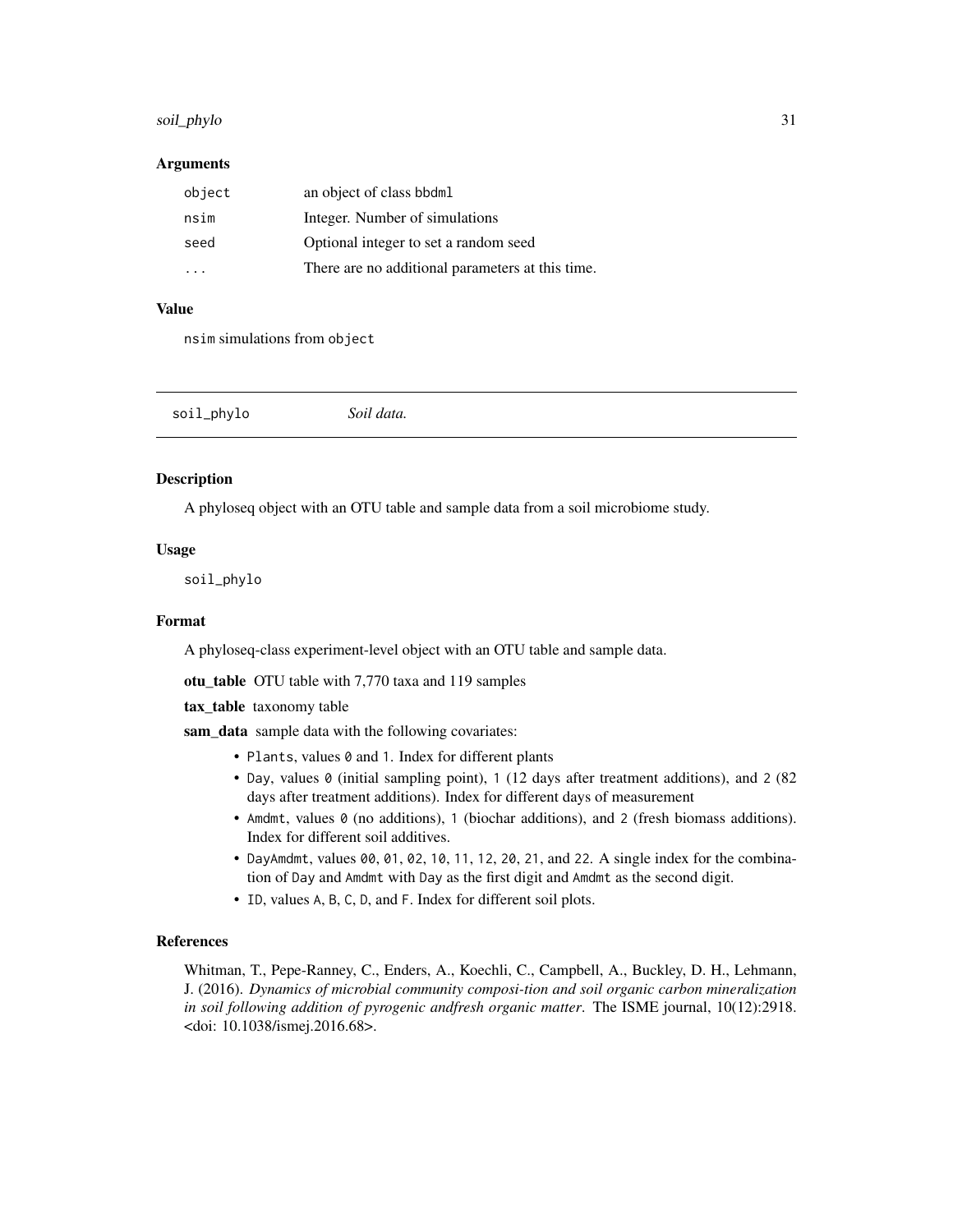<span id="page-31-0"></span>soil\_phylum\_small *Small soil phylum data for examples*

#### **Description**

A small subset of [soil\\_phylo](#page-30-1) used for examples. A phyloseq object with an OTU table and sample data from a soil microbiome study.

#### Usage

soil\_phylum\_small

#### Format

A phyloseq-class experiment-level object with an OTU table and sample data.

otu\_table OTU table with 7,770 taxa and 119 samples

tax\_table taxonomy table

sam\_data sample data with the following covariates:

- Plants, values 0 and 1. Index for different plants
- Day, values 0 (initial sampling point), 1 (12 days after treatment additions), and 2 (82 days after treatment additions). Index for different days of measurement
- Amdmt, values 0 (no additions), 1 (biochar additions), and 2 (fresh biomass additions). Index for different soil additives.
- DayAmdmt, values 00, 01, 02, 10, 11, 12, 20, 21, and 22. A single index for the combination of Day and Amdmt with Day as the first digit and Amdmt as the second digit.
- ID, values A, B, C, D, and F. Index for different soil plots.

#### References

Whitman, T., Pepe-Ranney, C., Enders, A., Koechli, C., Campbell, A., Buckley, D. H., Lehmann, J. (2016). *Dynamics of microbial community composi-tion and soil organic carbon mineralization in soil following addition of pyrogenic andfresh organic matter*. The ISME journal, 10(12):2918. <doi: 10.1038/ismej.2016.68>.

summary.bbdml *Summary function*

#### **Description**

Summary function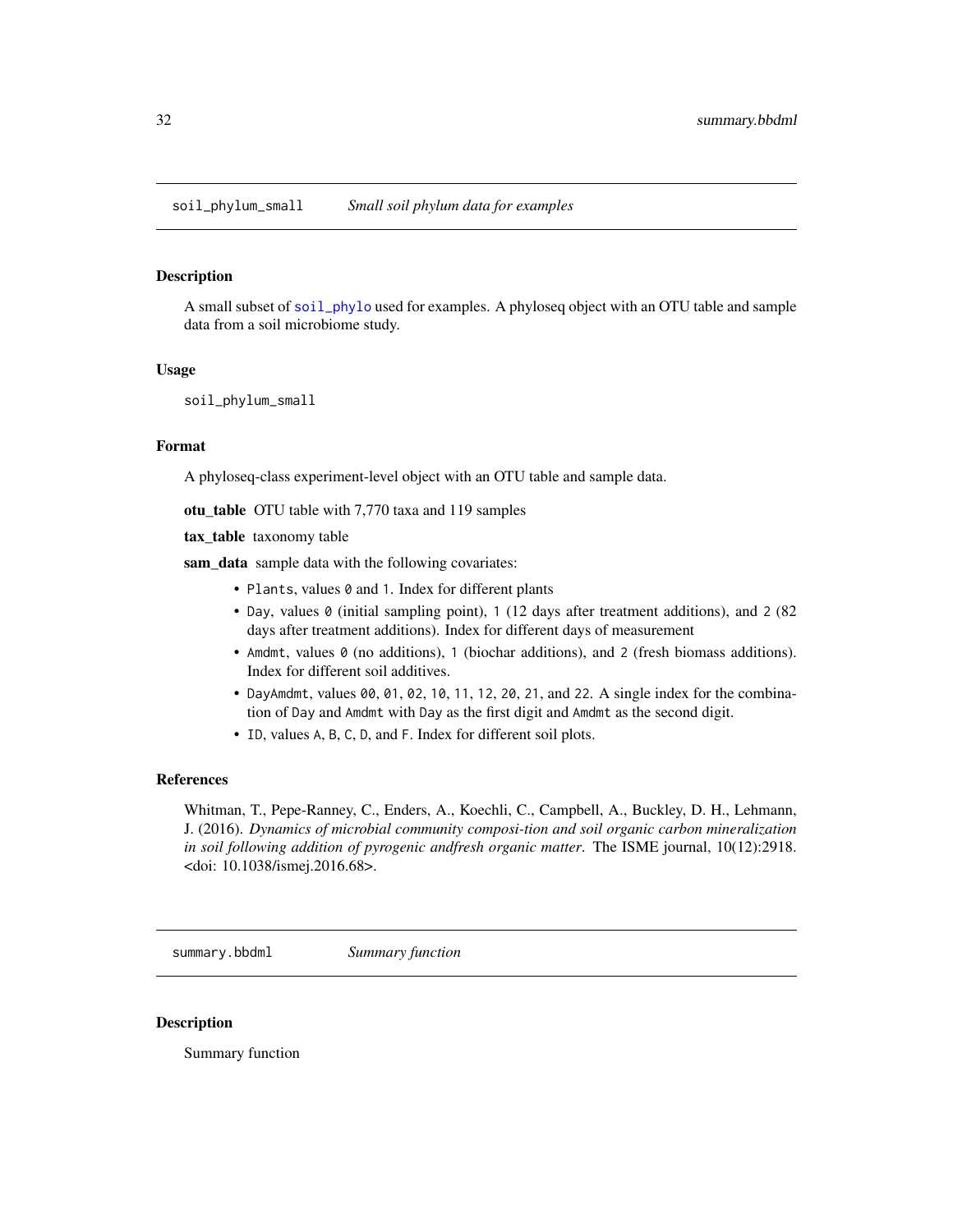#### <span id="page-32-0"></span>waldchisq 33

# Usage

```
## S3 method for class 'bbdml'
summary(object, ...)
```
# Arguments

| object  | Object of class bbdml                            |
|---------|--------------------------------------------------|
| $\cdot$ | No optional arguments are accepted at this time. |

#### Value

Object of class summary.bbdml. Displays printed model summary.

## Examples

```
data(soil_phylum_small)
mod <- bbdml(formula = OTU.1 ~ DayAmdmt,
phi.formula = \sim DayAmdmt,
data = soil_phylum_small)
summary(mod)
```
waldchisq *Wald-type chi-squared test*

## Description

Wald-type chi-squared test

#### Usage

```
waldchisq(
  mod,
  mod\_null = NULL,restrictions = NULL,
  restrictions.phi = NULL,
  contrasts_DA = NULL,
  contrasts_DV = NULL
)
```
#### Arguments

| mod          | an object of class bbdml                                                                                                                                                                                                         |
|--------------|----------------------------------------------------------------------------------------------------------------------------------------------------------------------------------------------------------------------------------|
| mod_null     | Optional. An object of class bbdml, should be nested within mod. If not included,<br>need to include restrictions or restrictions.phi.                                                                                           |
| restrictions | Optional. Defaults to NULL. Numeric vector indicating the parameters associated<br>with the abundance to test, or character vector with name of variable to test. Note<br>that 1 is the intercept associated with the abundance. |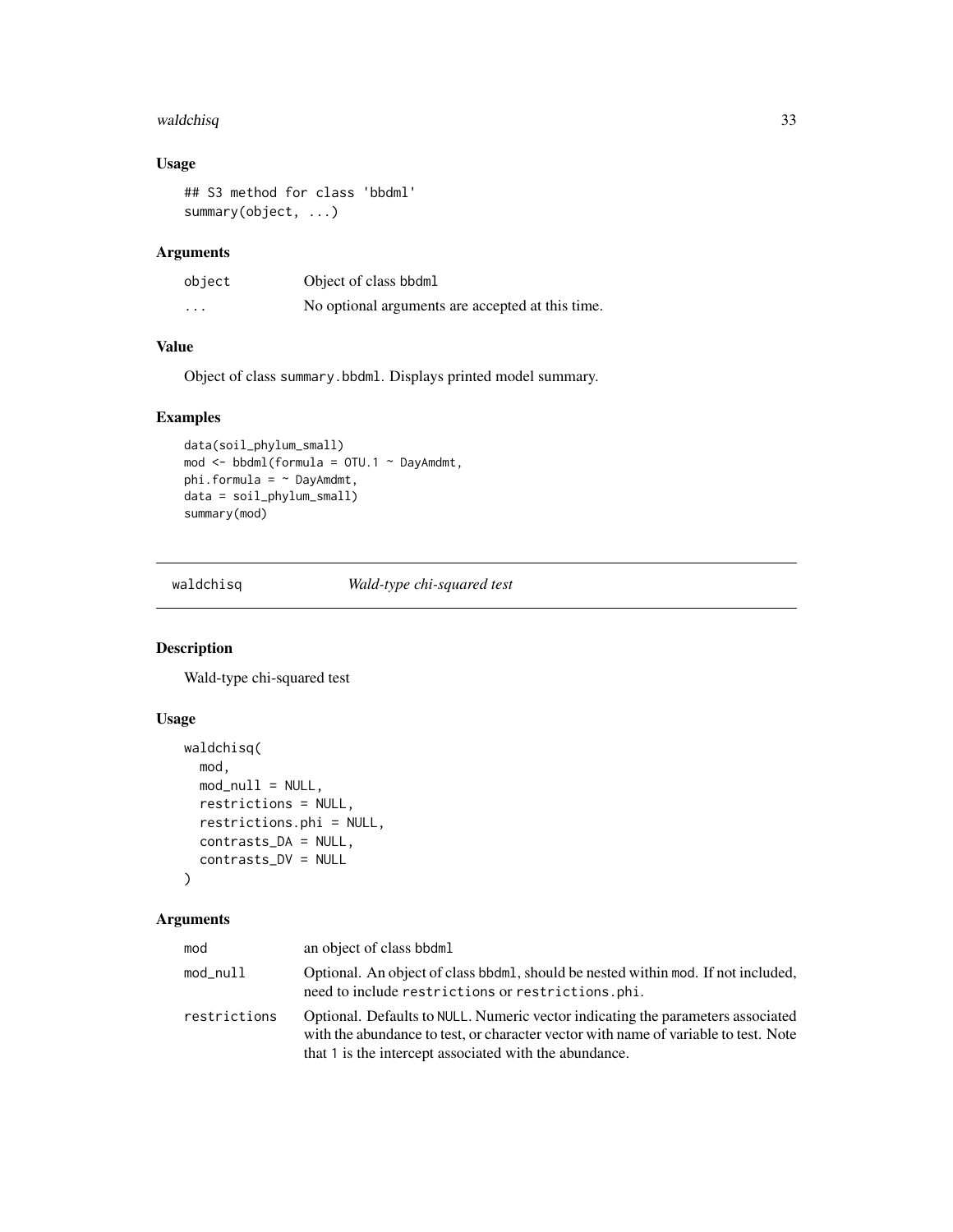<span id="page-33-0"></span>

| restrictions.phi |                                                                                                                                                                                                                                    |
|------------------|------------------------------------------------------------------------------------------------------------------------------------------------------------------------------------------------------------------------------------|
|                  | Optional. Defaults to NULL. Numeric vector indicating the parameters associated<br>with the dispersion to test, or character vector with name of variable to test. Note<br>that 1 is the intercept associated with the dispersion. |
| contrasts_DA     | List. Optional. Constructs a contrast matrix. List elements should be characters<br>specifying contrasts in the parameters within formula. Note that this is only<br>available with "Wald" value for test.                         |
| contrasts_DV     | List. Optional. Constructs a contrast matrix. List elements should be characters<br>specifying contrasts in the parameters within phi. formula. Note that this is<br>only available with "Wald" value for test.                    |

#### Value

P-value from Wald test.

## Examples

```
data(soil_phylum_small)
mod1 <- bbdml(formula = OTU.1 ~ DayAmdmt,
phi.formula = \sim DayAmdmt,
data = soil_phylum_small)
mod2 \le - \text{bbdml}(\text{formula} = \text{OTU}.1 \sim 1,phi.formula = ~1,
data = soil_phylum_small)
# Example using mod_null
waldchisq(mod = mod1, mod\_null = mod2)# Example using restrictions and restrictions.phi
waldchisq(mod = mod1, restrictions = 2, restrictions.phi = 2)
waldchisq(mod = mod1, restrictions = "DayAmdmt", restrictions.phi = "DayAmdmt")
waldchisq(mod = mod1, restrictions = 2, restrictions.phi = "DayAmdmt")
```
waldchisq\_test *Wald-type chi-squared test statistic*

#### Description

This is a helper function and not intended for users

#### Usage

```
waldchisq_test(
 mod,
  restrictions = NULL,
  restrictions.phi = NULL,
  contrasts_DA = NULL,
  contrasts_DV = NULL
)
```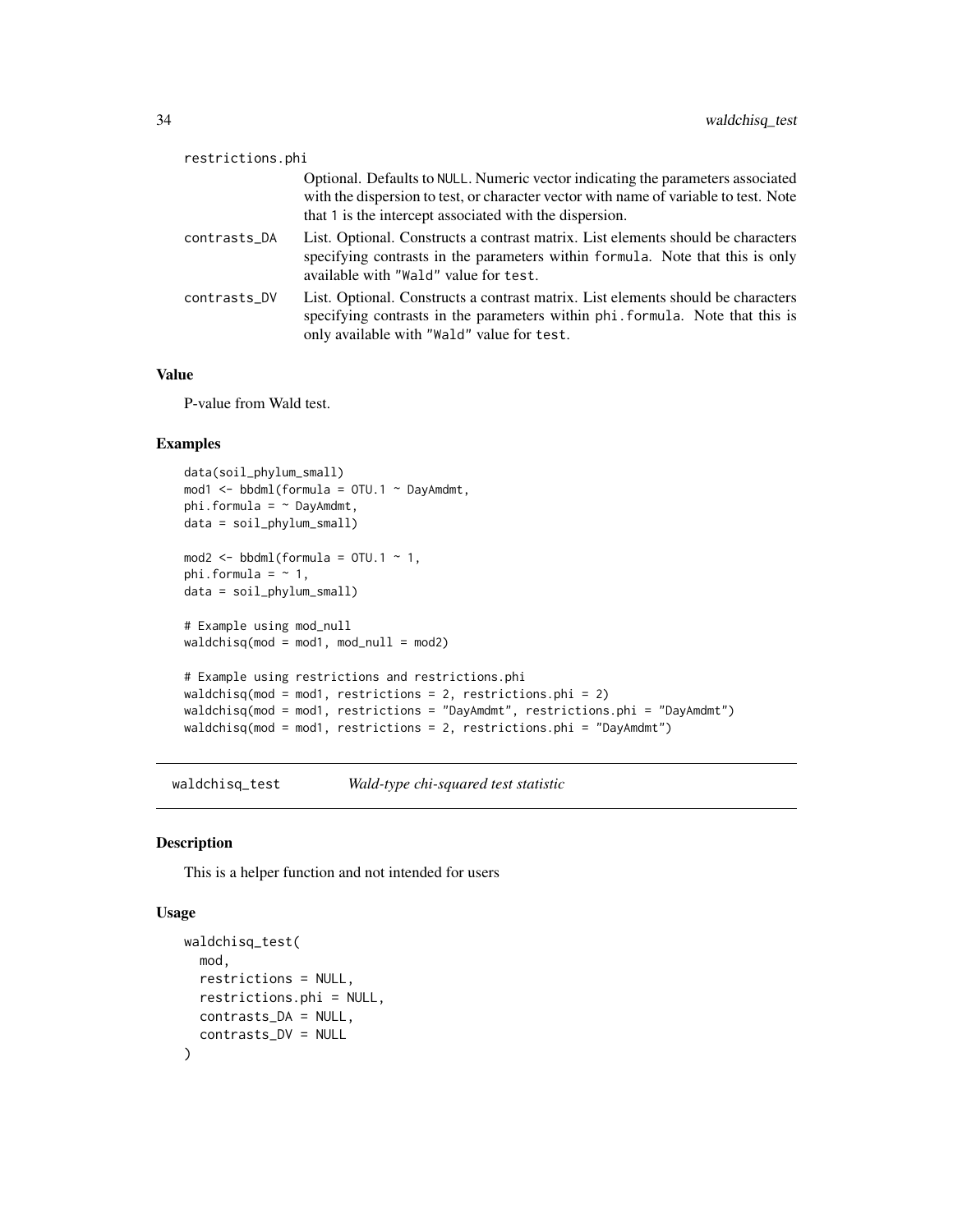#### <span id="page-34-0"></span>waldt 35

# Arguments

| mod              | an object of class bbdml                                                                                                                                                                                                           |  |  |
|------------------|------------------------------------------------------------------------------------------------------------------------------------------------------------------------------------------------------------------------------------|--|--|
| restrictions     | Optional. Defaults to NULL. Numeric vector indicating the parameters associated<br>with the abundance to test, or character vector with name of variable to test. Note<br>that 1 is the intercept associated with the abundance.   |  |  |
| restrictions.phi |                                                                                                                                                                                                                                    |  |  |
|                  | Optional. Defaults to NULL. Numeric vector indicating the parameters associated<br>with the dispersion to test, or character vector with name of variable to test. Note<br>that 1 is the intercept associated with the dispersion. |  |  |
| contrasts_DA     | List. Optional. Constructs a contrast matrix. List elements should be characters<br>specifying contrasts in the parameters within formula. Note that this is only<br>available with "Wald" value for test.                         |  |  |
| contrasts_DV     | List. Optional. Constructs a contrast matrix. List elements should be characters<br>specifying contrasts in the parameters within phi. formula. Note that this is<br>only available with "Wald" value for test.                    |  |  |

# Value

Test statistic for Wald test.

| waldt              | Wald-type t test         |  |
|--------------------|--------------------------|--|
|                    |                          |  |
| <b>Description</b> |                          |  |
| Wald-type t test   |                          |  |
| <b>Usage</b>       |                          |  |
| waldt(mod)         |                          |  |
| <b>Arguments</b>   |                          |  |
| mod                | an object of class bbdml |  |

# Value

Matrix with wald test statistics and p-values. Only performs univariate tests.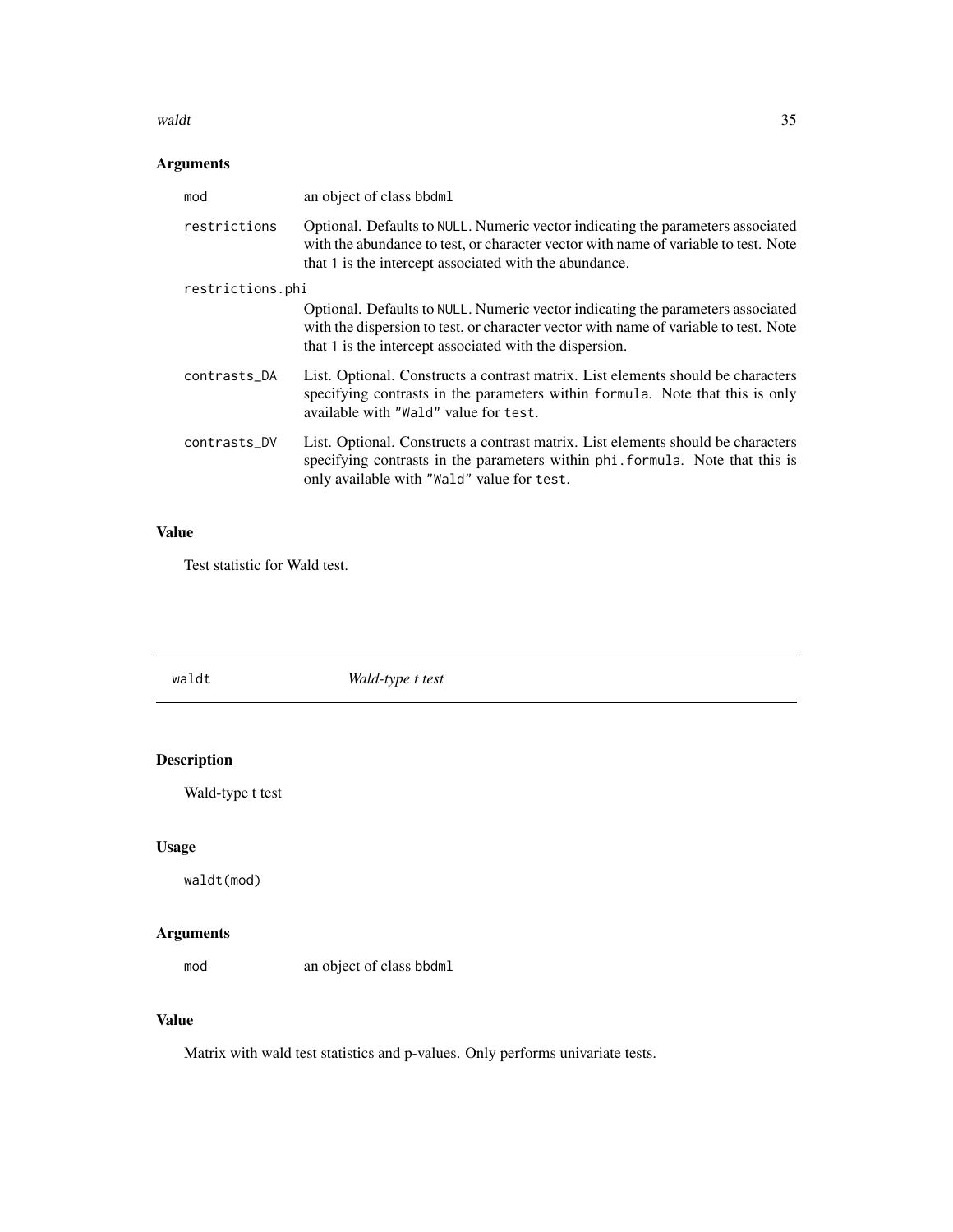36 waldt

# Examples

```
data(soil_phylo)
soil <- soil_phylo %>%
phyloseq::subset_samples(DayAmdmt %in% c(11,21)) %>%
phyloseq::tax_glom("Phylum")
mod1 <- bbdml(formula = OTU.1 ~ DayAmdmt,
phi.formula = \sim DayAmdmt,
data = soil)
waldt(mod1)
```